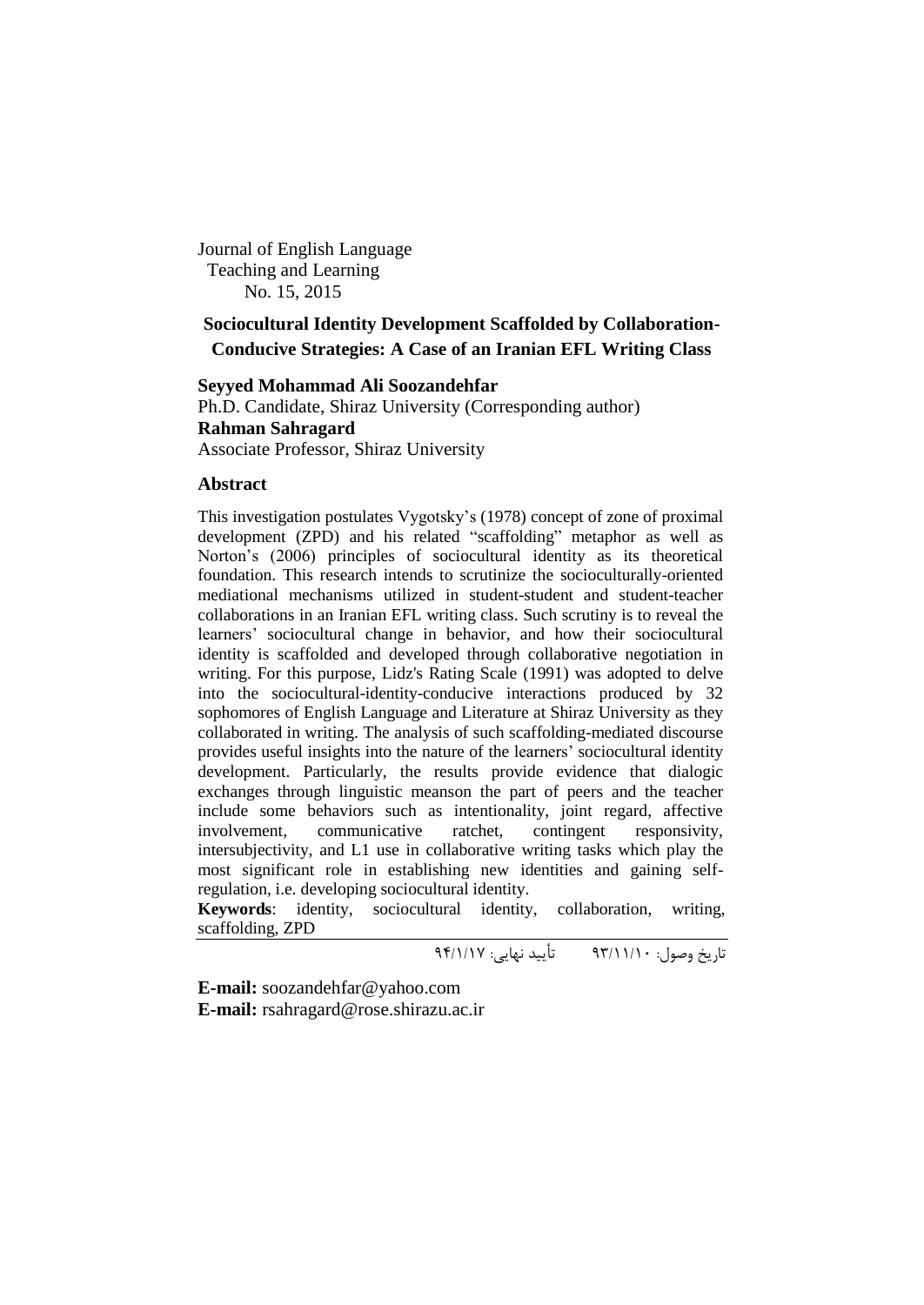# **Introduction**

During the 1970s and 1980s, the link between identity and language learning may have been compared to the distinction between social identity and cultural identity. "Social identity" referred to the connection between the individual and the social world, whereas "cultural identity" indicated the link between an individual and an ethnic group (Norton, 2006). However, the recent notion of identity conceives of sociocultural identity "with respect to larger institutional practices in schools, homes, and workplaces (the social) as well as more grounded practices associated with particular groups (the cultural)" (Norton, 2006, p. 25). In fact, most current studies on identity and language learning shares an interest in "the complex and dynamic nature of identity, co-constructed in a wide variety of sociocultural relationships, and framed within particular relations of power" (Norton, 2006, p. 25). This can promote our perception of the relationship between identity and language learning to the extent that this identity "addresses both institutional and group practices," i.e. sociocultural identity (Norton, 2006, p. 25).In other words, the recent conception of identity regards identity as socioculturally developed, so that both institutional and community practices must be analyzed to reveal the identity-conducive conditions under which language learners speak, read, and write the target language (Norton, 2006).

Therefore, in the same vein, the sociocultural view of L2 learning and specifically writing has received extra impetus since the 1990s by an increasing interest in the application of Vygotsky-inspired sociocultural theory (SCT) to second and foreign language research (e.g., Ellis, 1997; Nyikos & Hashimoto, 1997; Oxford, 1997; Scarcella & Oxford, 1992; van Lier, 1996; among others). Lantolf (2000, 2002) states that the central and distinguishing concept of SCT is that human mind is always and everywhere socially and semiotically mediated within the "zone of proximal development" (ZPD), or "the domain of knowledge or skill where the learner is not yet capable of independent functioning, but can achieve the desired outcome given relevant scaffolded help" (Mitchell & Myles, 2004, p. 196). The concept of scaffolding was originally used by Vygotsky (cited in Nyikos & Hashimoto, 1997). It refers to the other-regulation process within the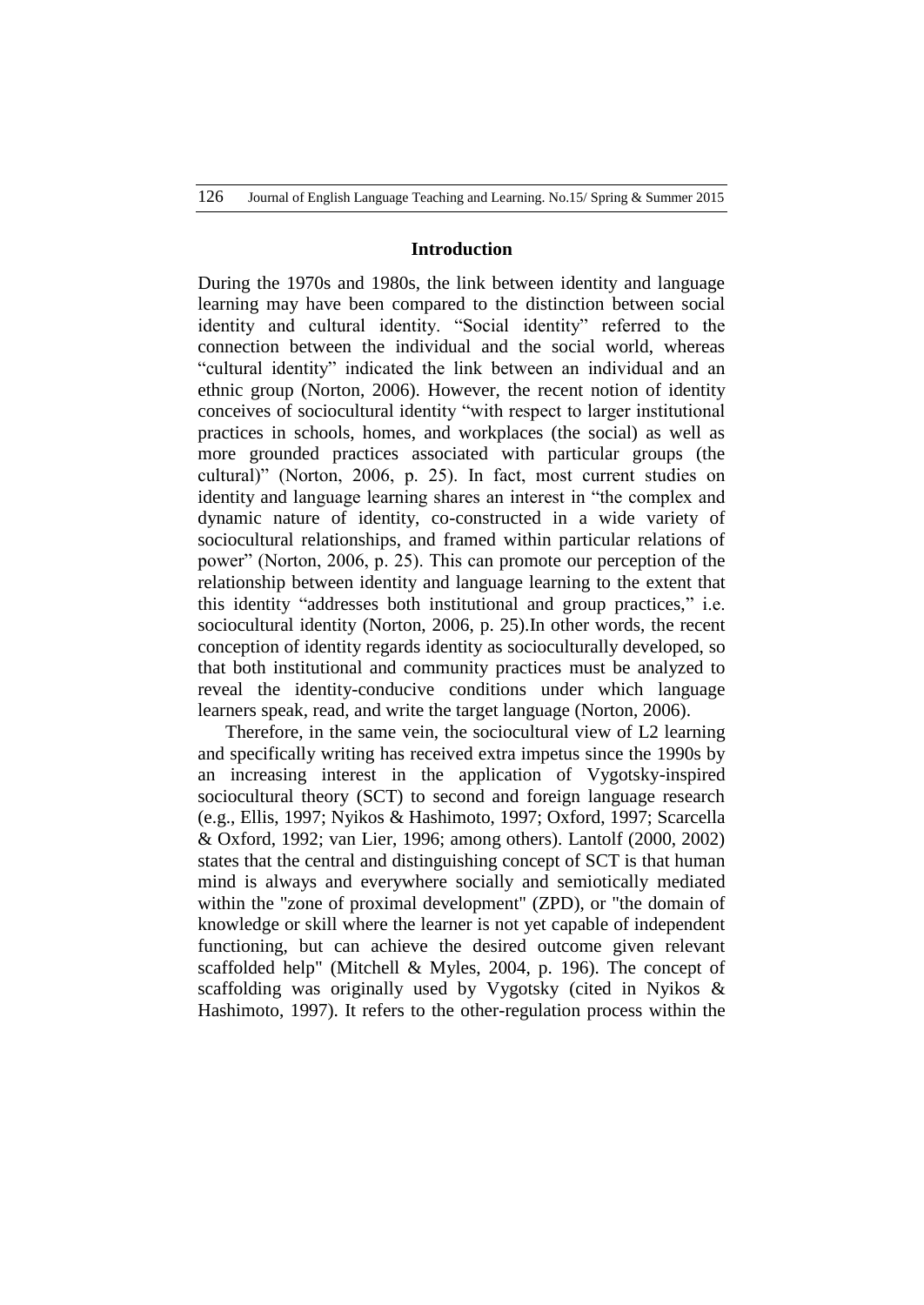ZPD of a less skilled learner mostly through collaboration by which tutors, parents, teachers, or more skilled peers, prompt or help him or her solve a problem, and is supposedly most helpful for the learning or appropriation of new concepts (Mitchell & Myles, 2004; Villamil & De Guerrero, 1996).

Many studies have addressed different scaffolding features of the collaboration with different characteristics. Anton & Di Camilla (1999), Lantolf & Aljaafreh (1995), Swain (1995), Sullivan (1996), Pata, Sarapuu, & Lehtinen (2005), Williams (2004), and Yelland & Master (2005), among many others, have studied the mediating nature of collaborative dialogue in fulfilling different kinds of tasks. For instance, Anton & Dicamilla examined the use of L1 as a powerful tool of semiotic mediation in providing scaffolded help in collaborative activities. Their study highlighted the importance of repetition, private speech, and the first language (L1) in students' discourse (Anton & DiCamilla, 1998; Dicamilla & Anton, 1997). De Guerrero & Villamil (2000) demonstrated how two students, one as a writer and the other as a reviewer, learn from each other during interaction in a peer-review activity.

# **Objective of the Study**

While studies as such above recognize the importance of collaborative interaction, their focus on negotiation provides an incomplete picture of learners' interaction in an L2 classroom setting. In this line of research the objective of studying learners' interaction is to uncover how learners and teachers use speaking activity as an identityconducive tool in a socioculturally-inspired writing task. By looking at learners' and teacher's speech as cognitive activity, a more refined psycholinguistic and sociocultural identity-oriented understanding of what really goes on in learners' and teacher's interactions is achieved (Donato & Lantolf, 1990).In particular, this study micro-analyzes the ZPD of the participants' transcribed social interactions to delve into the nature of peer-peer and student-teacher interaction in an EFL writing class in Iran in order to explore how sociocultural identity development may occur. In other words, this study intends to answer the following questions: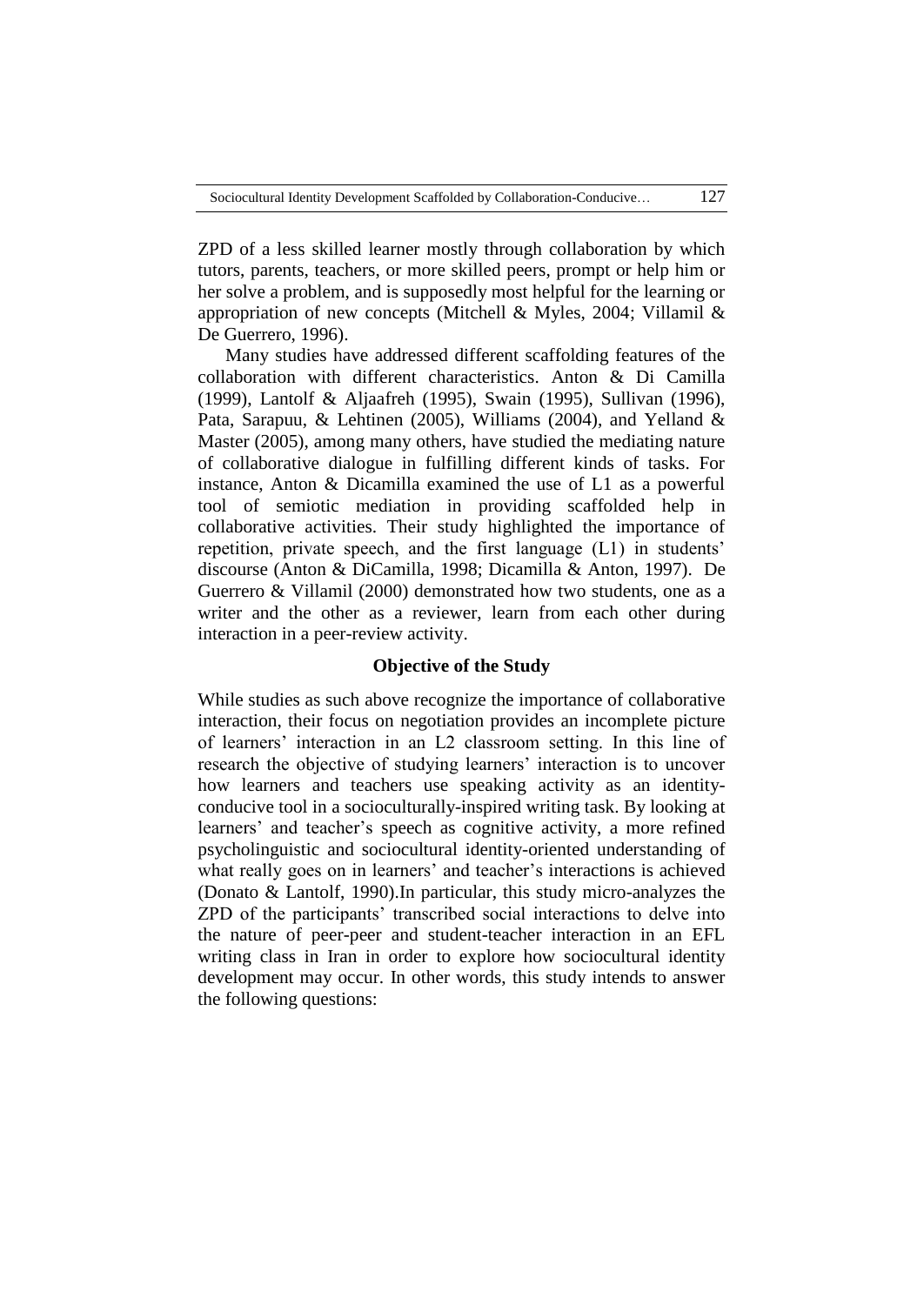1. What are the scaffolding mechanisms in writing which are conducive to sociocultural identity development?

2. What moment-to-moment changes in behavior signal sociocultural identity development during the writing process?

### **Conceptual Framework**

Sociocultural Theory, as Lantolf (2000, 2002) states, deals with the fact that human mind is always and everywhere socially and semiotically mediated within the "zone of proximal development" (ZPD), or "the domain of knowledge or skill where the learner is not yet capable of independent functioning, but can achieve the desired outcome given relevant scaffolded help" (Mitchell & Myles, 2004, p. 196). The concept of scaffolding was originally proposed by Vygotsky (cited in Nyikos & Hashimoto, 1997). It refers to the other-regulation process within the ZPD of a less skilled learner mostly through collaboration by which tutors, parents, teachers, or more skilled peers, prompt or help him or her solve a problem, and is supposedly most helpful for the learning or appropriation of new concepts (Villamil & De Guerrero, 1996; Mitchell & Myles, 2004). Such collaborative other-regulation process may entail sociocultural identity development, which has been characterized by Norton (2006).

Norton (2006, p. 25) elaborates on the recent notion of identity regarded as socioculturally developed, and both institutional and community practices are analyzed to reveal the identity-conducive conditions under which language learners speak, read, and write the target language (Norton, 2006). According to Norton (2006, p. 25), the five principles of the recent sociocultural conception of identity can be specified as follows:

1. A sociocultural conception of identity conceives of identity as transitional, dynamic and constantly changing across time and place.

2. A sociocultural conception of identity conceives of identity as complex, contradictory, and multifaceted, and rejects any simplistic notions of identity.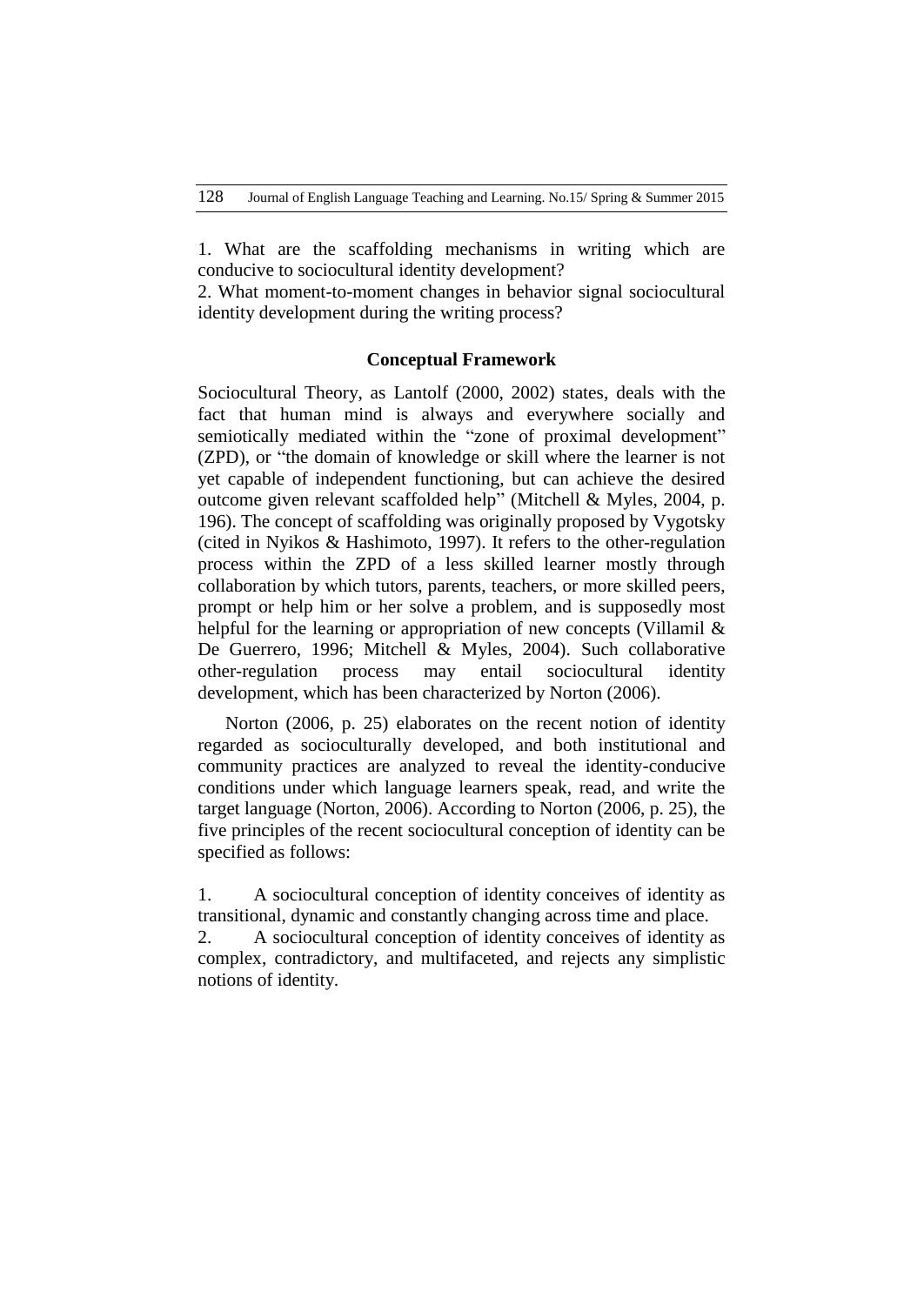3. A sociocultural Identity constructs and is constructed by language.

4. A sociocultural identity construction must be understood with respect to larger social processes, marked by relations of power that can be either coercive or collaborative.

5. A sociocultural conception of identity links identity theory with classroom practice.

# **Statement of the Problem**

According to Englert, Mariage, and Dunsmore (2006), a sociocultural approach to writing development "seeks to understand how culturally and historically situated meanings, and as a result identities, are constructed, reconstructed, and transformed though social mediation" (p. 208). Based on such studies, most existing research on creative writing in L2 to date has focused on SL rather than FL contexts (see Kuiken &Vedder, 2002b, Storch, 2005; Storch & Wigglesworth, 2007, 2010a, 2010b). So an important basis for the current study is to investigate the dynamics of collaborative writing activity among Iranian (EFL) students.

Also, the study deals with the nature of writing process in all phases of writing activity in a group in contrast to many studies reviewed which attend to fewer phases. A thorough investigation highlights the importance of studying markers in identifying the learner's level of regulation in different stages. Moreover, it does not try to elicit only one specific scaffolding behavior but it analyzes all the possible scaffolding strategies employed by the writers in writing processes in relation to sociocultural identity development. This type of microanalysis (Wertsch, 1985, p. 55) of writing process is crucial in understanding how psychological and sociocultural processes are formed in the identity development trend.

Researchers most commonly have attended to the revising stage. One of the drawbacks of peer revisions, however, is that the focus is often on the product of writing rather than the process of writing. In L2 contexts in particular, a number of studies (e.g., Lockhart & Ng, 1995; Nelson & Carson, 1998; Villamil & de Guerrero, 1996) have shown that when students are asked to peer review, they tend to focus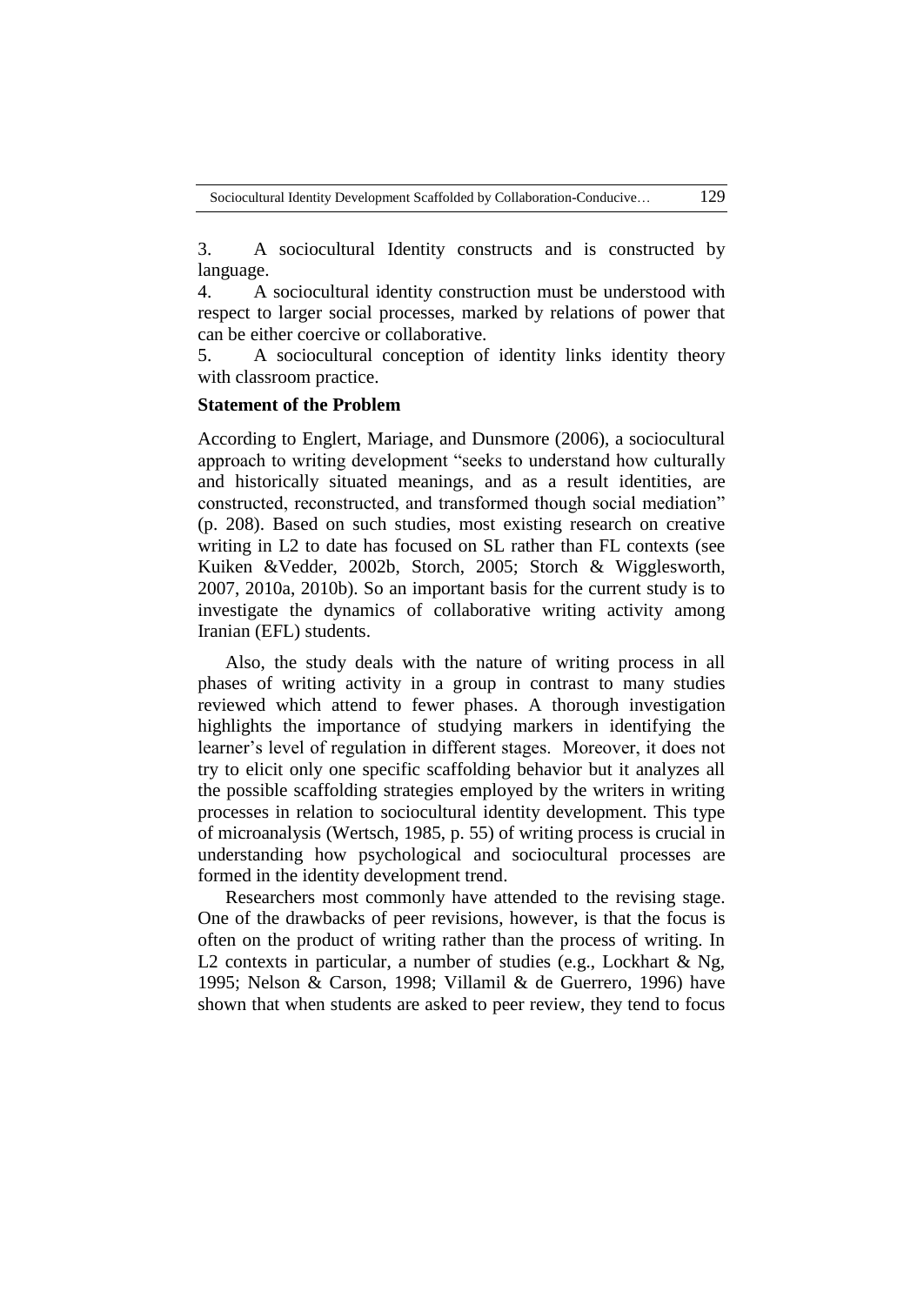on errors at the sentence and word level. Thus, the process of writing remains a private act, where writers are left to their own devices when making important decisions about their text (Hirvela, 1999).Through analysis it is possible to grasp the process in flight as Vygotsky (1978, p. 68) nicely puts it. What is an important issue in the study of collaborative activity is to understand how it is (in the EFL context of Iran) that the social plane provides a platform for learners to capitalize on the consciousness/awareness stage and work further towards the necessary modification in order to achieve internalization; this movement from the social platform of collaboration and interaction to an awareness stage of necessary modification leading to internalization can be regarded as a cyclical process through which a sociocultural or collaboration-supported identity may gradually be formed.

# **Method**

# **Context of the Study**

Writing classrooms in Iran (an EFL context) has mostly been a place of individual work overseen by an expert writing instructor. As the understanding of the nature of the L2 writing has started to shift away from a completely individualistic perception of this activity towards a view more balanced one between cognitive and sociocultural perspectives, the need is perceived for the increased social interaction between Iranian L2 writing students. Weissberg (2006) has specifically called for the increased integration of interaction in the L2 writing classrooms. Virtually most of the cross-modality research has been conducted with ESL students (Ludstrom & Baker, 2009; Weissberg, 2000, 2006) while foreign language writers (Iranians in specific) have been largely ignored.

Another point which is worth mentioning about the context is the lack of purpose and focus which may be further hampering efforts to produce quality FL writing within this type of language learning environment. Although the writing course assignments may provide a certain measure of extrinsic motivation, these assignments are frequently given when there is no clear audience or purpose of writing outside the FL classroom. So, in this study in-class peer and teacher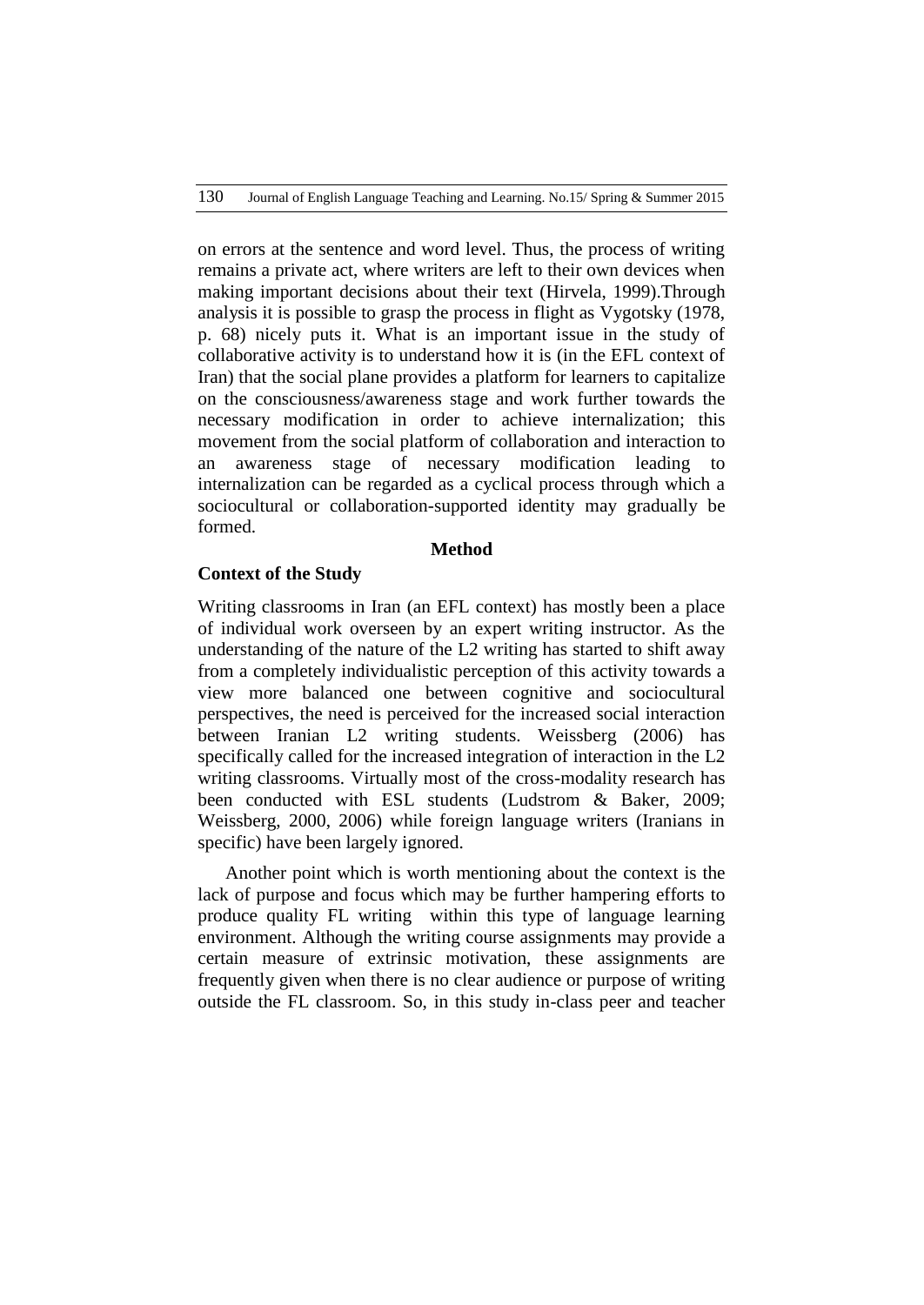collaboration on writing assignments is carried out to see if it can help FL writers to scaffold their composing in different ways and more importantly if it can develop a sense of audience which may fill the gap in the EFL context of Iran.

In sum, a social approach is implemented with the Iranian EFL students whose language instruction has been largely individualistic. In such contexts instructors do not necessarily expect that students be eager to engage with each other in successful, productive peercomposing nor that does this practice by itself necessarily lead students to more closely consider writing purpose.

# **Participants**

Participants of the study comprised 32(male and female) EFL undergraduate students of English Literature studying at the Department of Foreign Languages and Linguistics of Shiraz University. They were all sophomores taking an essay writing course for their BA program. The data was collected in the course of one semester which was up to sixteen sessions. The class met weekly for a period of two hours. None of the students had attended an essay writing course before entering the university.

# **Materials**

*Essays*: Throughout the semester the participants wrote six essays as their writing tasks. The topics and types of the essays were as follows:

- 1. Due to financial and social problems, universities are accepting a larger number of students. In what ways does it affect the quality of education? (Expository Essay)
- 2. What are the advantages of studying abroad? (Expository Essay)
- 3. Job satisfaction is an important element of individuals' wellbeing. What factors contribute to job satisfaction? (Cause-Effect Essay)
- 4. Which one do you prefer, a long vacation or a short one during school year? (Narrative Essay)
- 5. Universities should allow students to study the courses that they want to study. Do you agree or disagree with this idea? (Argumentative Essay)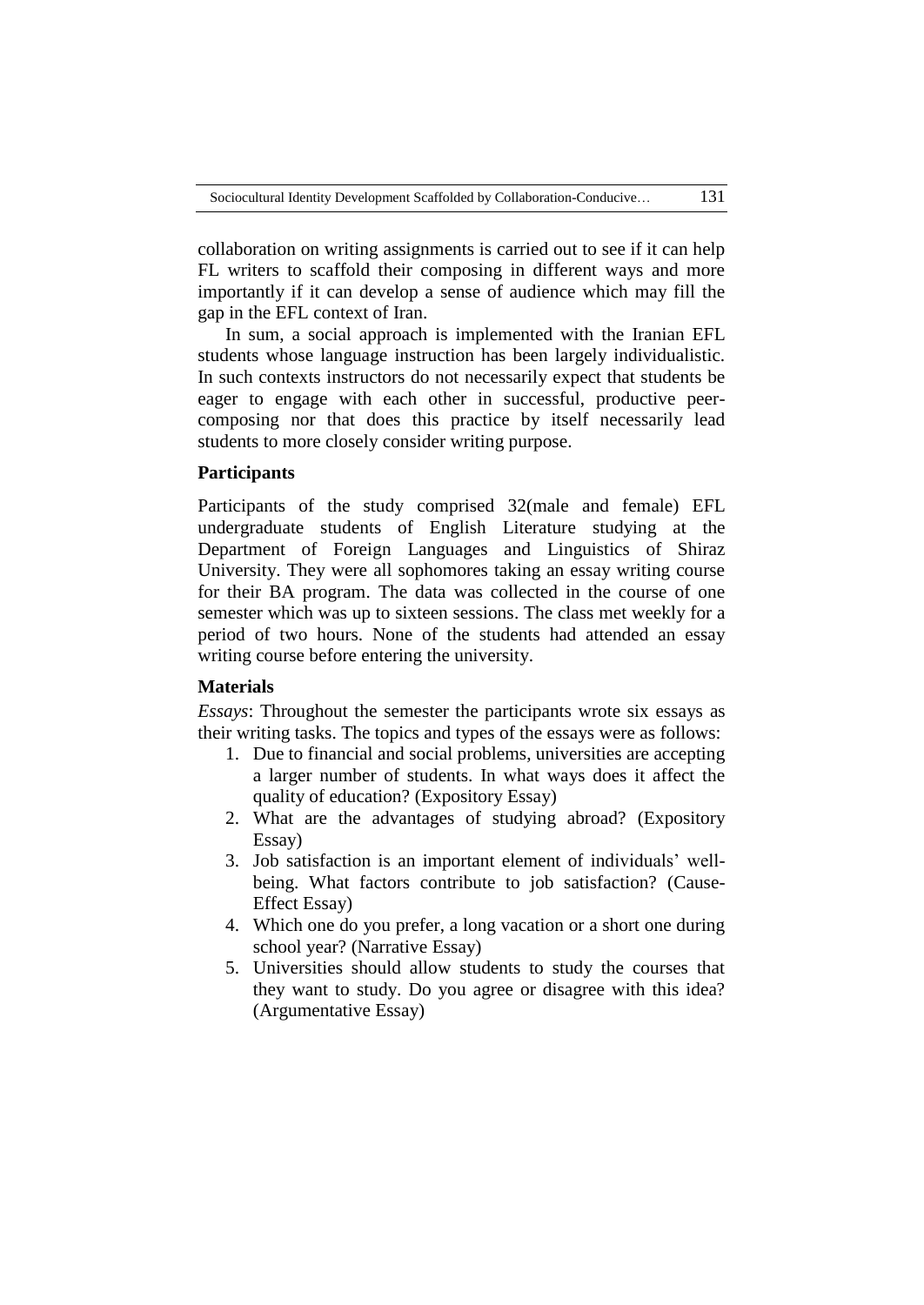6. Do you agree or disagree with the following statement? Parents should try to stay together for the sake of their children even though they may think living together is impossible. (Argumentative Essay)

*Audio-recorded Discourse:* The students' oral interactions while writing and practicing group essays were audio-recorded in for later analysis. The aim was to elicit information on the way learners benefited from scaffolding behaviors which collaborative writing might have offered them.

# **Data Collection and Data Analysis Procedures**

Starting from the second session, the process of writing the expository essay and later the argumentative essay was presented to the class. During the course, the instructor taught the writing strategies within sociocultural approach to the class and continuously asked them to mediate their learning through those strategies.

The activity system model best depicts the mediational and social context of the classroom activities, which includes subject (students' attitude toward writing, motivation to write, their goals, and personal and world knowledge), rules (class norms), tools (guidelines and worksheets), object(instructional objective), outcome (the development of written texts), and community (students and teachers in the classroom) and division of labor(the roles to play and the jobs to share in learning activities). Attention was given to process instead of product. This process-oriented approach is intended to change the traditional concept of composing an essay.

The students' writing practices in class were all in groups. Each group comprised students of four descending levels of A, B, C, and D in terms of general English proficiency. The researchers analyzed the transcriptions of the audiotaped discourse which included the scaffolding strategies observed in the teacher and peers conversations, mainly based on Lidz's Rating Scale (1991), Wood *et al*. (1976), Aljaafreh & Lantolf (1994), and Anton & Dicamilla (1998):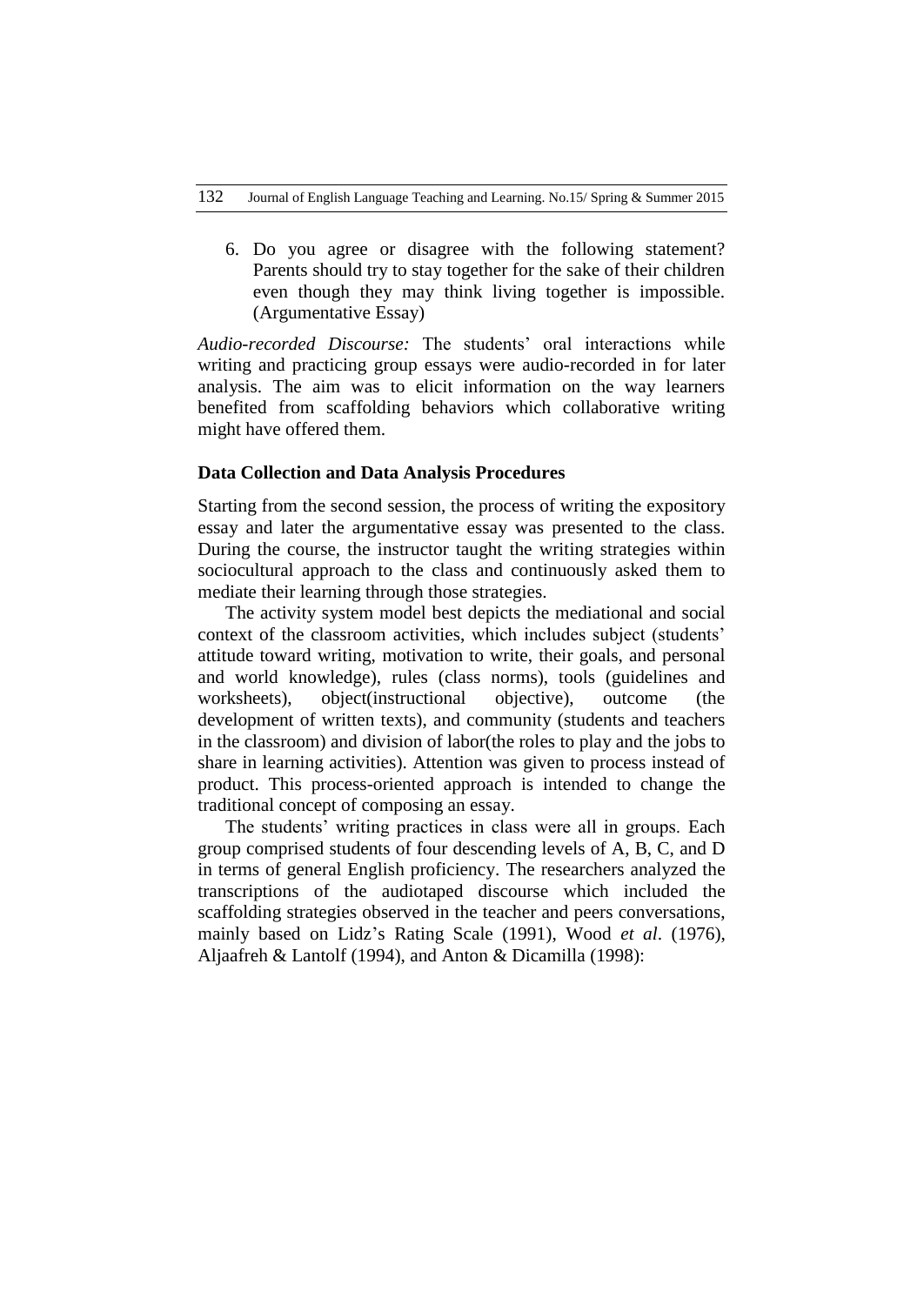# **Lidz's (1991) Twelve Component Behaviors of Adult Mediating Instruction**

- 1. Intentionality: Consciously attempting to influence the child's actions.
- 2. Meaning: Promoting understanding by highlighting for the child what is important to notice, marking relevant differences, elaborating detail and providing relevant information.
- 3. Transcendence: Helping the child make associations to related past experiences and project himself or herself into the future
- 4. Joint regard: Trying to see the activity through the child's eyes.
- 5. Sharing of experiences: Telling the child about an experience or thought that the mediator had.
- 6. Task regulation: Manipulating the task to facilitate problem solving.
- 7. Praise/encouragement: Communicating to the child, verbally or nonverbally, that he or she has done something wrong.
- 8. Challenge: Maintaining the activity within the limits of the child's ZPD.
- 9. Psychological differentiation: Keeping in the mind that the task is Child's and not the mediator's.
- 10. Contingent responsivity: The ability to read the child's behavior and to respond appropriately.
- 11. Affective involvement: Expressing warmth to the child.
- 12. Change: Communicating to the child that he or she has made some change or improved in some way.

Scaffolding was operationally defined in this work as "those" supportive behaviors by which one partner in a semiotically mediated interactive situation can help another achieve a higher level of competence and regulation" (Anton & Dicamilla, 1999).

To conduct the analysis, the transcribed interaction was segmented into episodes, units of discourse during which the students were on task, that is, dealing with one discrete trouble source or a connected series of trouble sources, or talking about the task, that is, discussing task procedures. Three episodes, one for each stage of writing, are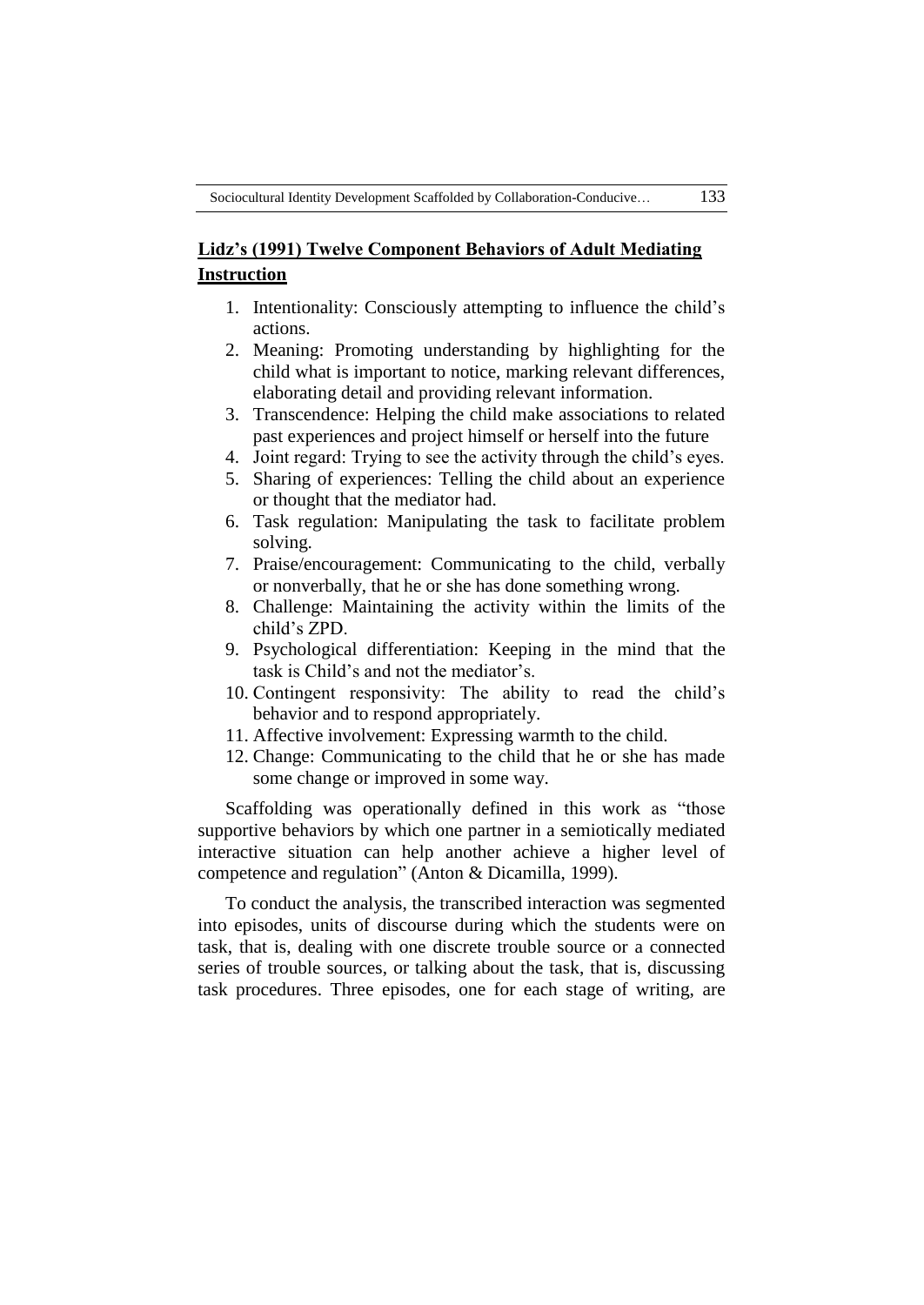subjected to microanalysis of sociocultural mediations leading to identity construction.

#### **Results and Discussions**

The data presented here comprises threelong episodes of random selection (selected from a larger collection of group discoursesrecorded during a semester), one for each stage (prewriting, while-writing, and revising).Each episode was subjected to microanalysis, that is, interactionswere scrutinized in order to observe a) sociocultural-identity-conducive scaffolding mechanisms employed by the teacher and students in helping each other go through the composing process, and b)moment-to-moment changes in behavior that might signal sociocultural-identity-formative composing skills through socioculturally mediated assistance. Previously established categoriesand features of socioculturally mediated assistance in the ZPD (mainly those in Aljaafreh &Lantolf,1994; Bruner, 1978; and Lidz, 1991) were utilized. It should be noted that,for the most part, students' interactions were in Persian with English usedoccasionally when referring to the different parts of the text written or whenreading parts of the text. To facilitate understanding, the English version ofthe episodes was produced and presented in each section. In the episodes,words said in English not Persian are **boldfaced** and the words in parenthesis are the researcher's.

# *Episode 1:*

1. A: Let's write the sentences one by one first... **significant issues**...

2. B: shall I write the example?

3. A: No, not right now... it has different parts; first introduction… weshould write sentences and then put them together... (in collaboration theyhelp each other time-mediate their task)

4. C: uhum...

5. A: **umm... umm... the especial thing that... o... Umm… it's a big andimportant problem...** (Private speech while writing: semiotic mediation)

6. B**: no, issue, it's an important issue to…**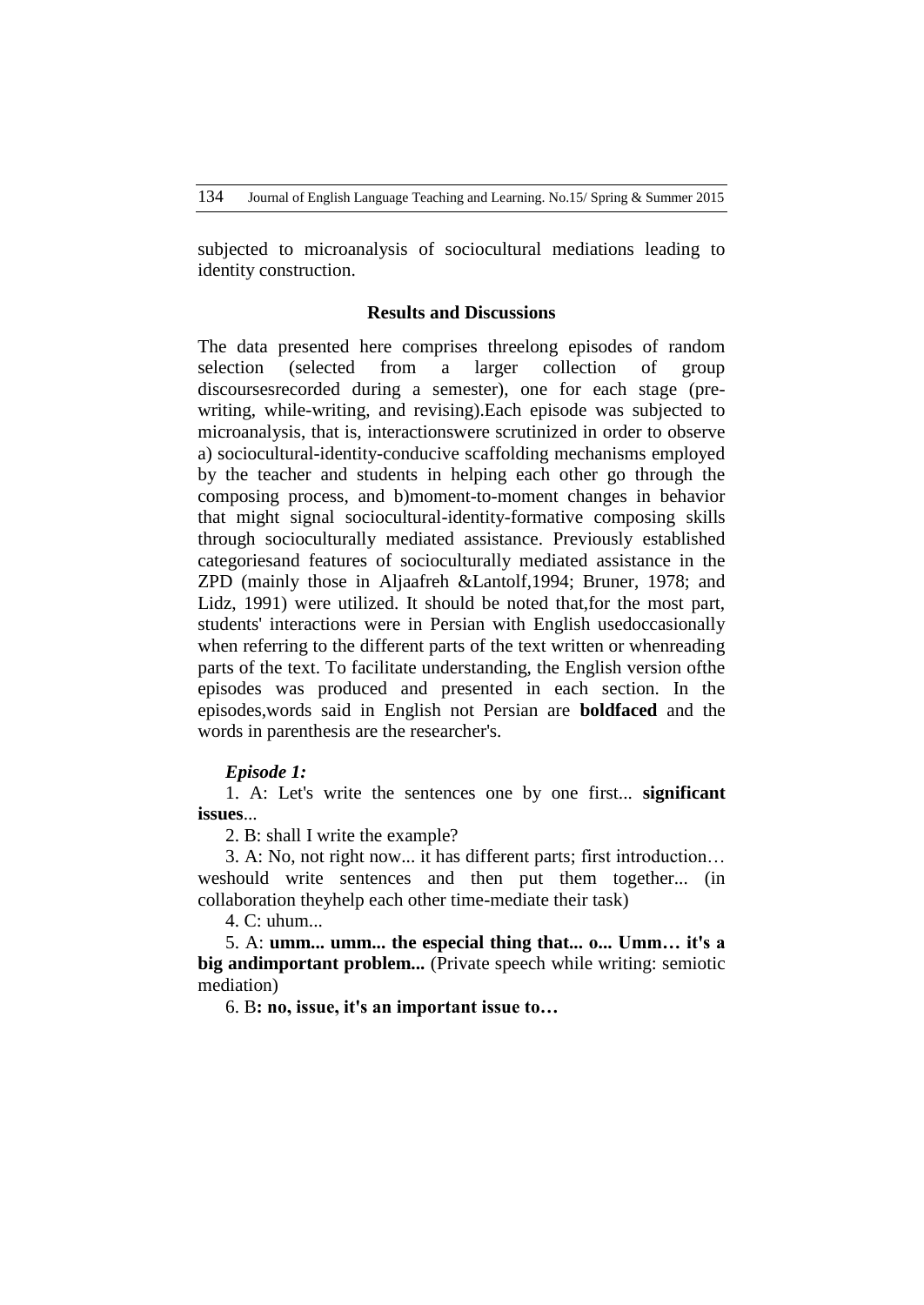7. A: **affect lives... Aha,** here we can say…

8. C: Shall we mention the **controversial points**?

9. A: you mean you want to agree?

10. C: I don't know (laughing)… Ok enough we don't have time...

11. B: I don't know what we should write in the introduction...

12. A: well, these sentences we're suggesting now...

13. C: first we should mention the topic...

14. A: ok, we did that... now we should state the **opposing view...**

15. B: **although some people think that divorce...** (writing)

16. C: **or divorcing...**

17. A: **or getting divorce** (repeated several times)...

18. B: **may have... may have... may have affect someone's..**

19. A: no, affect is not a good word... **benefit**?

20. C: divorce never has any benefits...

21. B: **getting divorce may...** do we want to say divorce is good or not?

22. A: (laughing) we want to say not to divorce but as an opposing view wesay divorce is good... (this point is negotiated for a few seconds)

23. T (everyone's quiet... teacher is talking about the benefit of indentingthe first sentence of the paragraphs & topic sentence−quality related issues)

The first thing to be noticed is the contingent use of L1 by the members ofthe group throughout the collaboration (Aljaafreh & Lantolf, 1994; Anton& Dicamilla, 1998). L1 is a very important semiotic mediation to regulatethe task socioculturally, especially among the L2 learners with the same L1. L1, actually,plays a strategic psychological and sociocultural role both in scaffolding and in establishingintersubjectivity to perform the task, achieve the goals, and thus realize thelevel of the potential development as well as in concocting a preliminary, incipient, collaboration-conducive, and L1- L2-connective identity.

In line with Villamill and DeGuerrero's (1996)findings, regarding the use of L1, in episode 1, it is evident that the subjectsmake use of L1 in order to explore and expand the content, guide theiractions through the task, and maintain the dialogue in representing their incipient identity in collaboration. The episode illustratesthe use of L1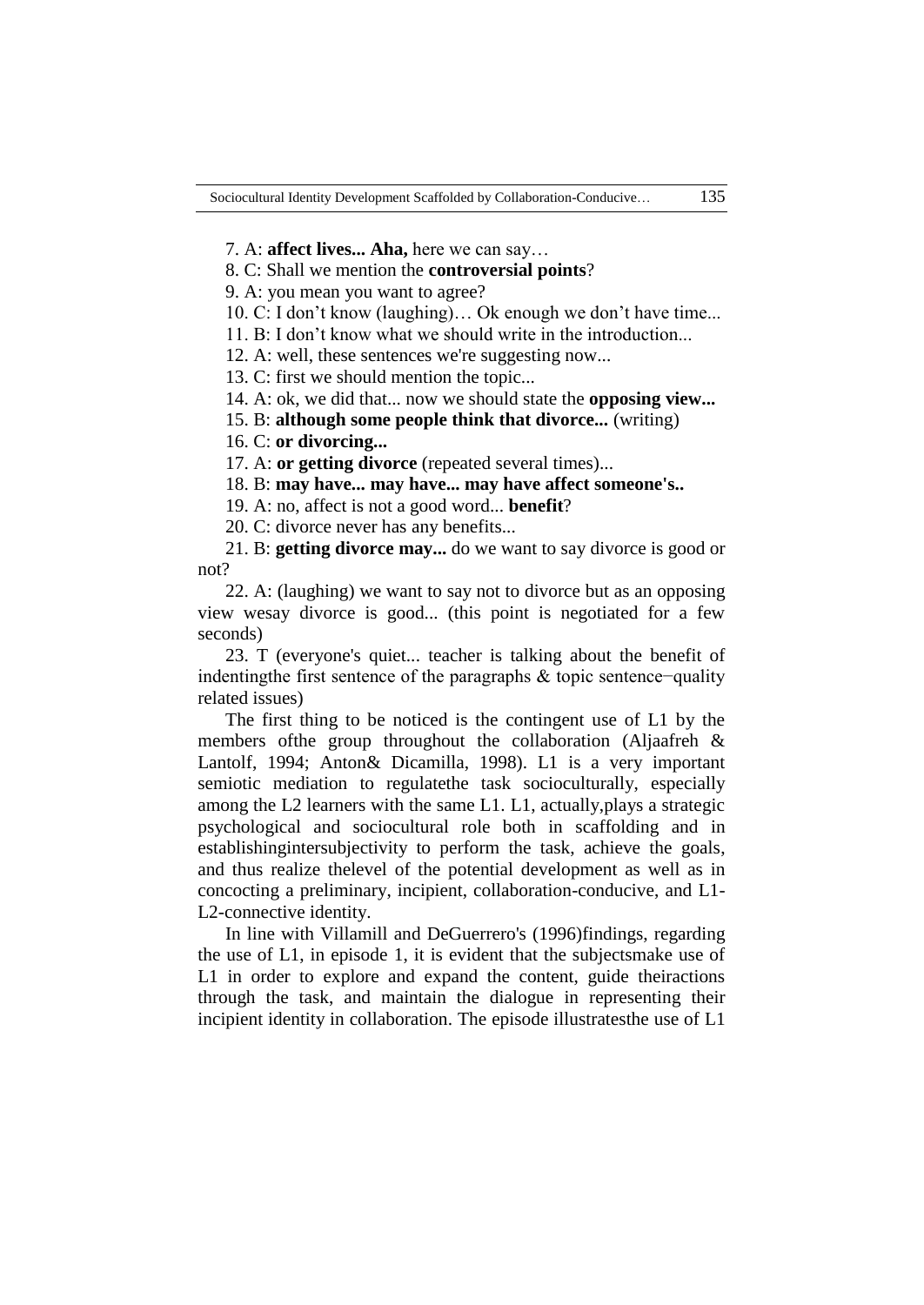as a sociocultural medium of scaffoldingconducive to the construction of collective identity(Donato, 1994).As mentioned in the conceptual framework section, this process of L1 use in collaboration is in line with what Norton (2006, p. 25) states: Most researchers note that identity constructs and is constructed by language. Also, As Pavlenko  $(2004, p. 54)$  argues, "Language is seen  $\ldots$  as the locus of social organization and power, and as a form of symbolic capital as well as a site of struggle where subjectivity and individual consciousness are produced.‖ Therefore, the use of L1 here may satisfy the third principle of the sociocultural identity development.

At the very beginning (1A), the participant by using the word *let's*wants to recruit (Wood et al. 1976) the interest in the task and direct theothers' attention toward the goal. The word *let's* also entails an initiation ofa sociocultural intersubjectivity among members. Intersubjectivity is defined as being able to go beyond one's own perception and include another's way of thinking as the basis for the construction of collaborative identity (Grossen, 1998; Rommetveit, 1976). The sentence also imlpiesintentionality by which the members become involved in the task and theirattention is engaged. This process may be consistant with Norton's (2006, p. 25) fourth principle of sociocultural identity, i.e. identity construction must be understood with respect to larger social processes, marked by relations of power that can be either coercive or collaborative. As Pennycook (2001, p. 27) notes, "The notion of politics I am using here takes as its central concern the notion of power and views power as operating through all domains of life. Power is at the heart of questions of discourse, disparity, and difference."

2B, 8C, and 21B are all requests for clarification that, according to Villamil and De Guerrero (1996), is one of the socioculturally facilitative behaviors in providing peer support during collaboration. Throughout the episode thelearners overtly address the problem of accessing the linguistic itemsneeded to express their ideas and as in 20C, 21B, and 22A the assertions are socioculturally mediated by L1 (the third principle of sociocultural identity), which maybe considered as a way to express idea, ideological stance, and self.

In 15B, in order tosolve the problem of finding the correct form of the verb *divorce*, thepartners resort to the repetition in which all the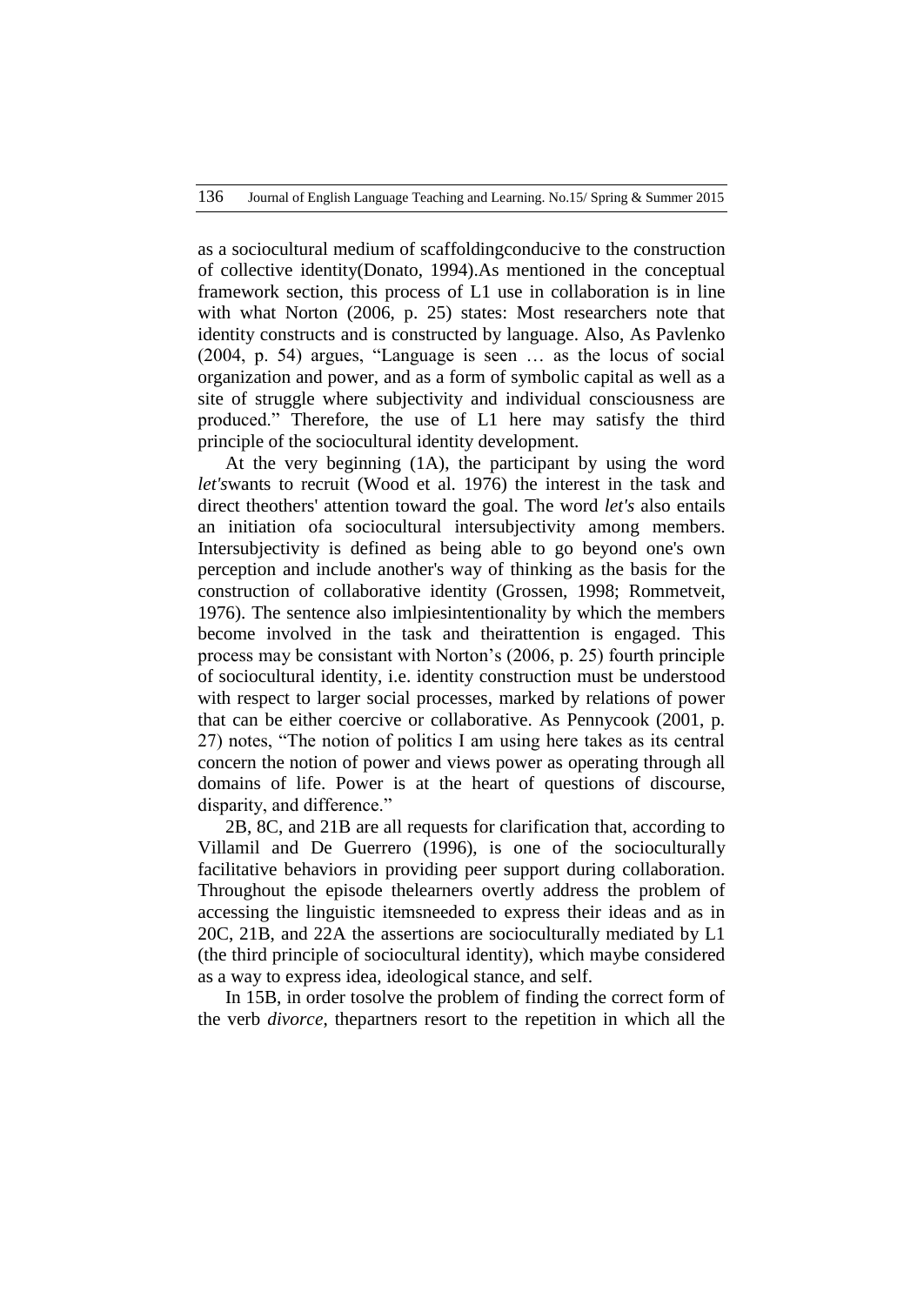members are engaged (16C& 17A). This process may be in line with the fifth principle of sociocultural identity, i.e. the link between identity theory and classroom practice. As Canagarajah (1999, p. 186) notes:

Learners should be encouraged to become reflexive about their classroom relations since knowledge is socially constructed. Eventually, learners must be encouraged to become reflexive about themselves, - i.e. how their values, community membership, historical background, and subject-positions motivate them to negotiate language and knowledge in particular ways (also cited in Norton, 2006, p.25).

Peers, throughout their collaboration, sometimes, give minilessonson form or content and the others accept and act accordingly (as in 3A &13C). Instructing or giving minilessons is a type of scaffolding mechanismby means of which students exteriorize their expertise and offer each otherknowledge about language though everyone has equal commitment to thecommon task. In other words, minilessons are short and targeted lessonsthat socioculturally teach a particular aspect when the need arises, anddelineate the skeleton of the students' de facto collective identity (Lyons & Pinnell,2001). This part confirms the second principle of sociocultural identity, i.e. identity as complex, contradictory, andmultifaceted, and rejects any simplistic notions of identity. As Toohey (2000, p. 16) notes, "My research takes a different perspective on learners and learning. I reviewed feminist,cultural and poststructural theorists' positions on identity as socially constructed,contradictory, dynamic and entailing power" (also cited in Norton, 2006, p. 25).

In 22A, again, the task is socioculturally regulated by L1. As early as episode1, L1 proves to be a very powerful identity-formative mediation and principle (Norton, 2006). Occasional laughing(10C) or humor is an effective sociocultural move to sustain intersubjectivity and collective identity, and attain further affective involvement in the activity. Interestingly, taskregulation is done by all the members throughout the interaction and as theinteraction progresses a symmetrical relationship between the peers, i.e. socioculturally collective identity, is established with all showing signs of selfidentification and other-regulation at differenttimes; This may be in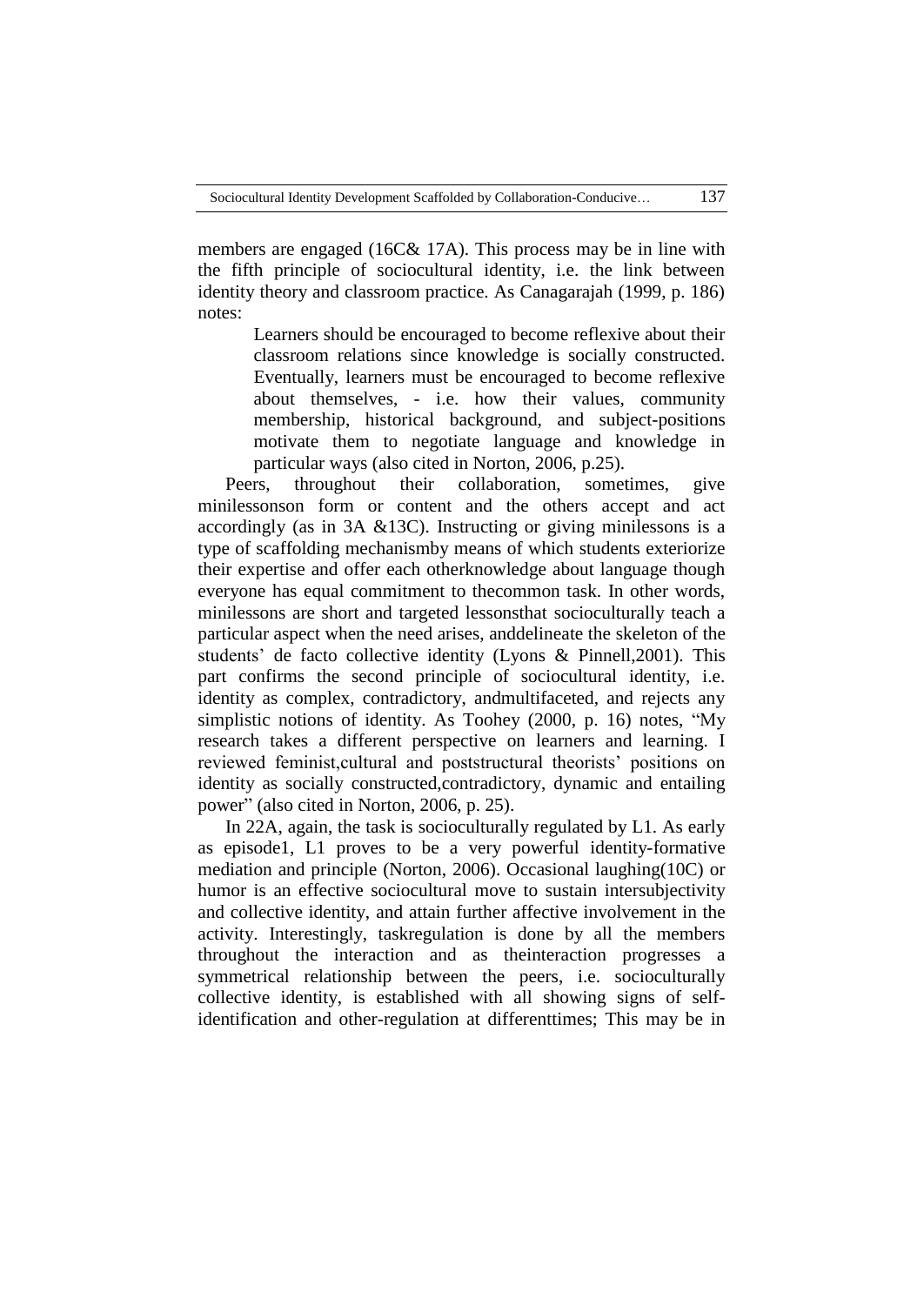line with the first principle: identity as dynamic and constantly changing across time and place. Indeed, a recurring theme throughout the episodes is that of "transition." Many of the participants may be undergoing significant changes ideologically in their writing process, whether moving from one idea to another, or from one behavior to the next. As Kanno (2003, p. 135) notes, "the trajectories of identity development show a gradual shift from a rigid and simplistic approach to a more sophisticated skill at negotiating belonging and control."

### *Episode 2:*

# 24. A: … **the quality of education is improved..**

25. B: good!

26. A: and… (writing)

27. B: they have improved **responsibility**…

28. A: really? (laughing) no… (private speech reveals that it (27B) wasadded to the list)

29. B: **their behavior in work places is more restricted**…

30. C: it is more rule-based now…

31. A: what do you mean by rule-based?

32. C: I mean it is more seriously considered now... get it?

33. A: aha, so, **getting employed is more serious…** (writing)

# 34. B: aha, so **we should say that, you should be qualified enough to be hired in an organization…**

35. B: but still I don't understand what you mean by serious?

36. A: I want to list them just to see what we have later on then we willwrite it…

37. B: For example we can say that because of increasing number ofapplicants… right?

38. C: yes... what else…

39. A: we can also say that they're independent…

40. C: does independence make them qualified?

# 41. A: yes**, they don't rely on their family and… they try to be morequalified...**

42. C: no need to write that part... we had it before...

43. A: no problem... it's just for note-taking... we will put them together later on to make a paragraph……

44. B: **there are varieties of jobs...**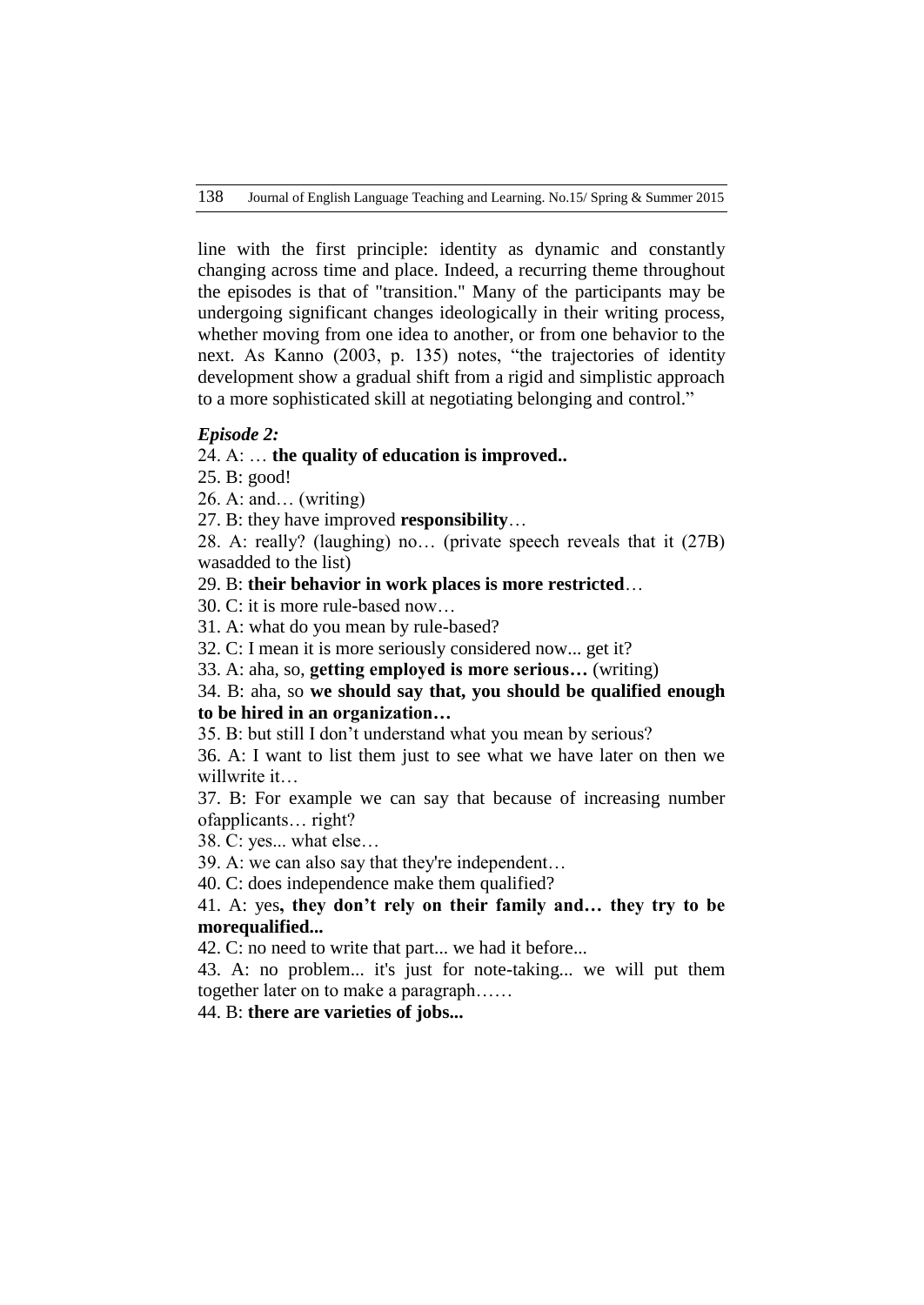45. A: no, it's not a correct sentence... **jobs have different varieties…**

46: C: **they are different variety of jobs…**

47. B: we can't say "**different variety...**"

48. C: **many variations...** (negotiation over the meaning goes on…)(teacher comes and takes a look at their writing and in L2 they say that it's theoutline) (L1-L2 connection)

49. A: **there are more applications that many of them**…

50. B: we should use apply

51. A: no... not apply..

52. B: yes, why not, apply for application…

53. C: **apply for application?** No it can be correct**… apply for a job..** 54. T: (negotiation goes on over using a proper word for a few minutes and teacher again intervenes and everything is settled)

In episode 2, as in the previous one, various forms of "sociocultural negotiation for meaning" moves can be seen; the aim of these moves is to highlight for the members of the groupwhat is important, what should be said, what is proper to say, and above all to adopt their sociocultural posture.These are fulfilled through marking critical features (Wood et al., 1976), that is, highlighting certain relevant features and pointing out discrepanciesbetween what has been produced and the ideal solution (41A, 46C, 47B,48C, and 50B). This is sometimes done through correction on the part of the peer who wants to collaboratively mediate their task at hand; this may be in agreement with the fourth principle of sociocultural identity, i.e. identity construction must be understood with respect to larger social processes, marked by relations of power that can be either coercive or collaborative (Norton, 2006). For instance, through demonstration (Wood et al., 1976), the learner socioculturally models anidealized form of the act to be performed by completing the act or byexplicating the learner's partial solution (33A, 34B, 48C, and 53C).

In 25B, there is an explicit example of praise and encouragement(Lidz, 1991) which is a significant feature of the groups that are socioculturally marked by high degrees of intersubjectivity. One feature of this kind of group canbe pinpointed in the students' sociocultural tuning into the task and making correctionsvery quickly, as if working in an automatic collaboration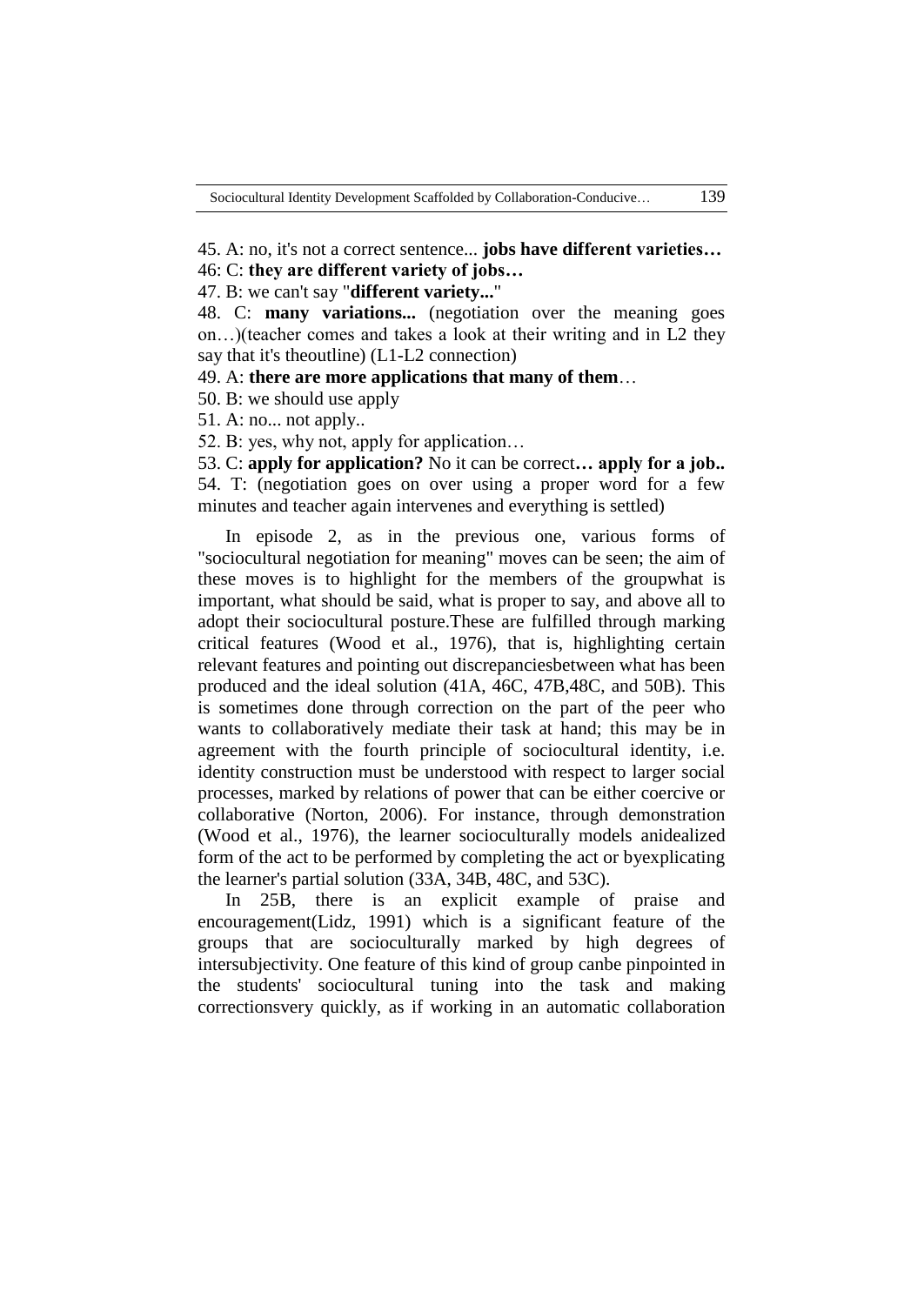mode. This feature can be observed in this group. In other words, as the interaction progresses,a symmetrical relationship between the peers is established with bothshowing signs of self-identification and other-regulation at different times. Verbal andnon-verbal encouragement socioculturally sustains the individuals' selfidentification and, as a whole, the groups' collective-identification. Minimizing the difficulties the task entails for the members can also be interpreted as praise and encouragement, which seeks to link identity theory with classroom practice (the fifth principle) (Norton, 2006). In fact, learners must be induced "to become reflexive about their classroom relations and about themselves since knowledge is socially constructed (Canagarajah, 1999, p. 186).

By seeking each others' approval as in 37B, the members aresocioculturally displaying affective involvement (as previously described) in collaboration. Affective involvement, an indispensible part of sociocultural identity, which is performed through approval, encouragement, and great intersubjectivity also leads to frustration control (Wood et al., 1976), which reduces stress and frustration during problem-solving. Another sign ofaffective involvement can be seen in 28A, which is marked by members' laughing together. Such involvements depict an affective panorama of students' sociocultural identity linked to classroom and collaborative practice (the fifth principle) (Norton, 2006).

The word *right*? in 37B also demonstrates an instance of Norton's (2006) fifth principle of sociocultural identity development, i.e. the use of'communicative ratchet' (Bruner, 1978, p.254) by the peer in order to makesure that the others do not fall back and the interaction keeps going. Sometimes 'communicative ratchet' entails mediator's re-explanation and reclarificationto avoid learners' falling back. This sociocultural strategy is utilized when thepeer does not seem to be authoritative. It is worth mentioning thatsometimes the tone and persuasive skills of an authoritative peer who is less knowledgeable may cause the others to regress in their thinking, particularly if their level of confidence is low. However, according toLantolf and Aljaafreh (1995), regression is a normal feature of growth in L2 learning and should be expected to manifest itself in identity development. On the whole, there is no doubt that in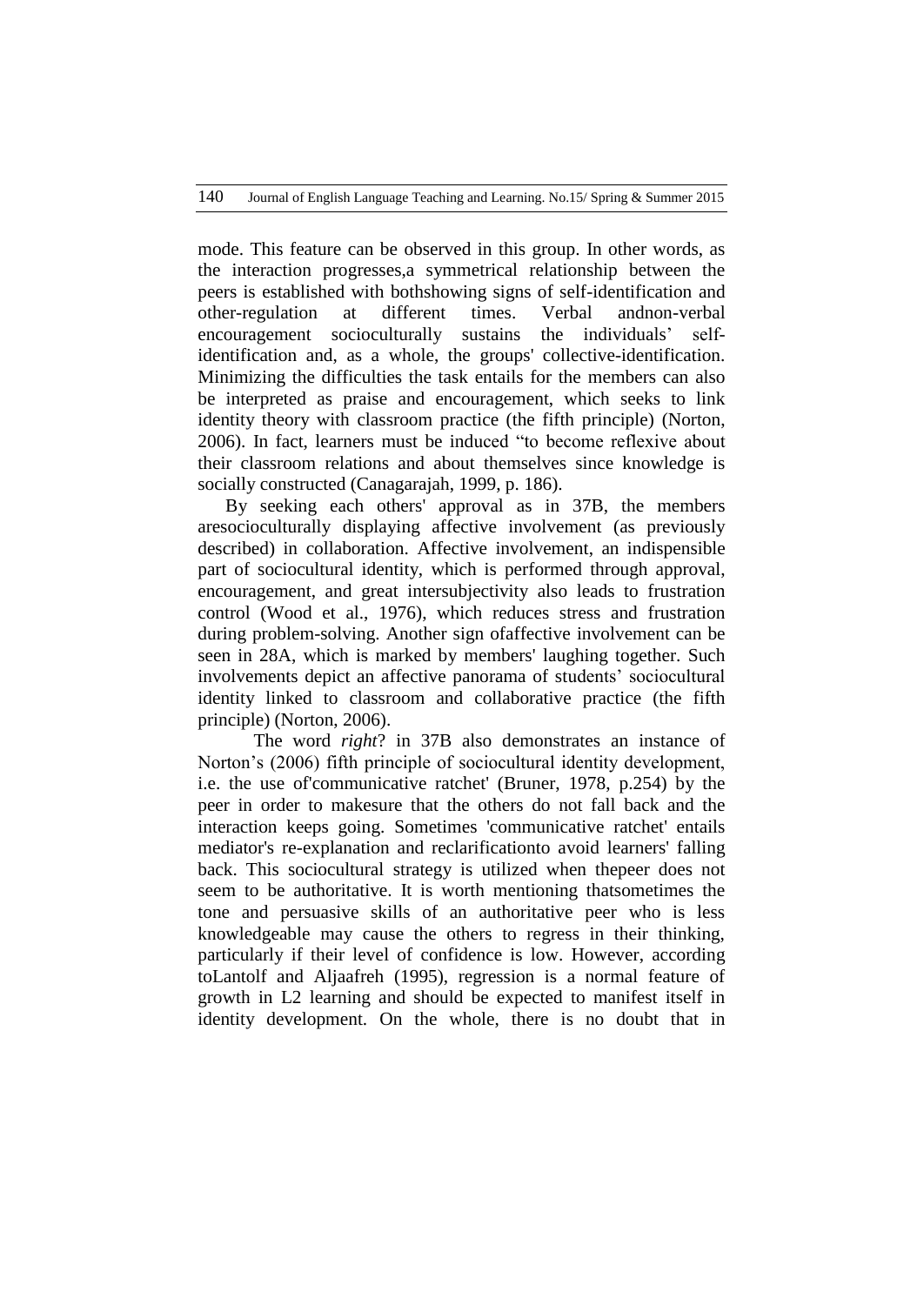collaborative activities certain students' sociocultural attitudes and behaviors are more facilitative than others inproviding support.

Negotiation of the members over the word "application" from 50Bto 53C indicates that collective scaffolding collapses and the talk is notsettled. At the moment, a dialogic assistance (Aljaafreh & Lantolf, 1994), as a sociocultural mediation, isoffered by the teacher who was around observing the groups. This kind ofhelp enjoys the feature of contingency as one aspect of effective scaffolding proposed by Aljaafreh & Lantolf (1994), which sustains the students' identityframing collaboration or "classroom practice" (Norton, 2006, p. 25).

The teacher is always around to socioculturally regulate the task.As in 23T (Episode 1) and similarly in 50T, teacher's ―intentionality‖and ―meaning scaffolding‖ (Lidz, 1991) keep the interaction going andmake the group maintain goal orientation. The goal of "intentionality" bythe mediator is to promote selfidentification and other-regulation and "meaningscaffolding" promotes understanding by highlighting what is important tonotice, marking relevant differences, elaborating detail, and providing related information. The teacher's presence, wherever the negotiation fails,is also attributed to contingent responsivity (Lidz, 1991), which is the abilityto read the tutees' cues and signals to identify affective andmotivational needs, and as a result, in a timely and appropriate way, to satisfy their self- and other-regulative demands. Through this behavior, the teacher attempts to maintain a distance that would allow the students to make their own decisions. In an implicit way, the teacher is communicating to the students that he is always there to act asa facilitator rather than impose an authorship; an overt facilitator of students' lesson-related understandings and a covert facilitator of students' socioculturally-oriented identity construction manifest Norton's (2006) first principle, based on which the teacher plays a crucial role in students' "transition to a more sophisticated skill at negotiating belonging and control" (Kanno, 2003, p. 135; Norton, 2006, p. 25).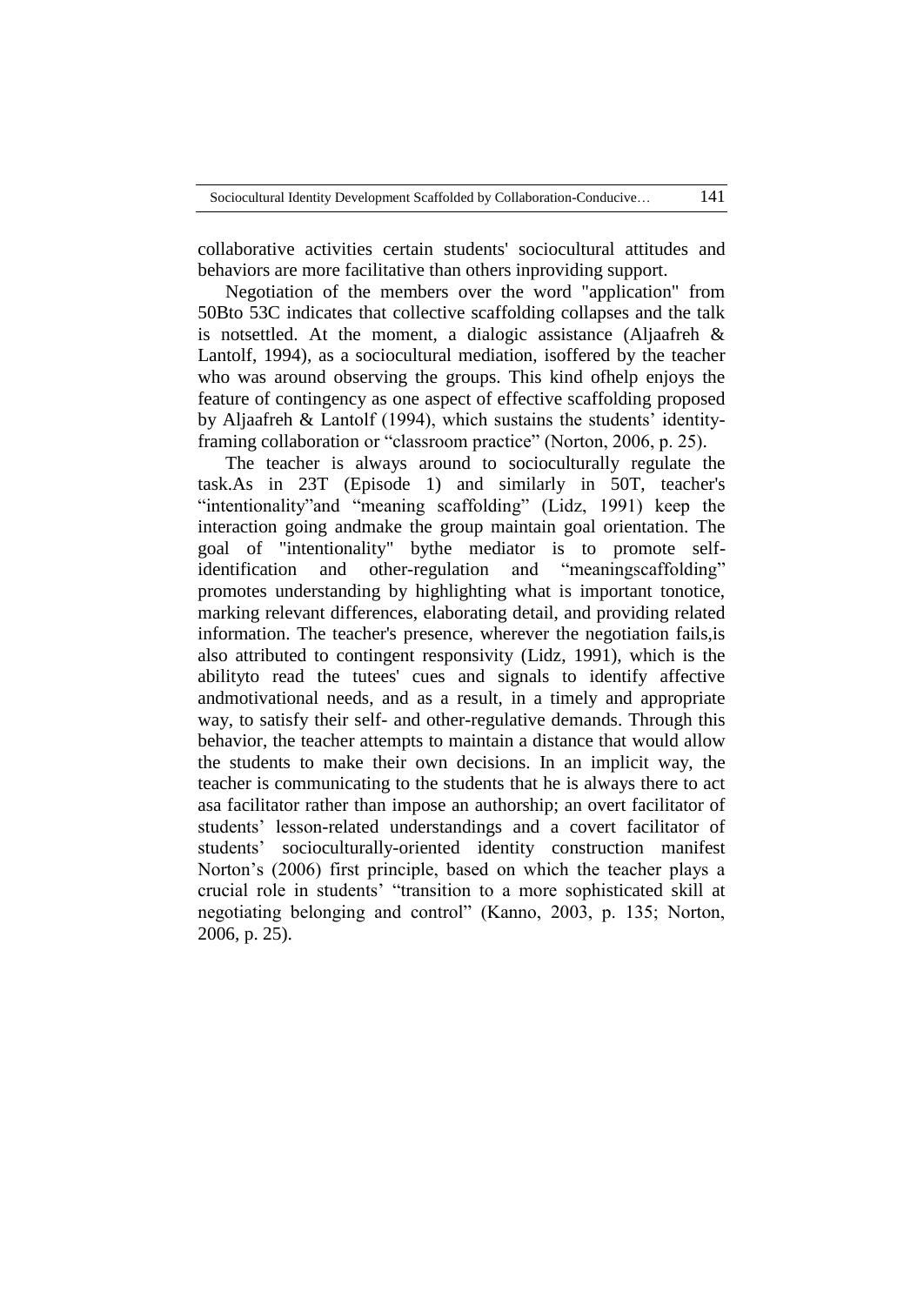# *Episode 3*

55. A: let me read what the problems are... here it says **the paragraphs aretoo short**…I mean two **body paragraphs**... it says that it looks like listingsomething rather than composing… then...

56. B: just like an **outline**... yes?

57. A: yes, right...

58. B: so does it mean we should develop the paragraphs?

59. A: yes... and there are a few verb errors... I wanted to say **if the publictransportation be (VE) comfortable...** It says 'be' is incorrect...

60. B: **if public transportation...**

61. C: hey look... let's first read the sentence... **public transportation**… **ifpublic transportation** *be* **comfortable…** ok... there is an **'if'** here, it's aconditional sentence...in conditional sentences type 1, we use **V1**, so itshould be **'is'** not **'be'**…

62. A: but I wanted to say /'age bashe'/ (if be)...

63. C: it's ok, with 'is' it has the same meaning... or better we say **'wouldbe'**... **if public transportation would be comfortable...**

64. A: right... and here it says 'is it a paragraph?'... he means, it needs moredetails…

65. B: they're too short...

66. A: yes... and...

67. C: this one should be 'ea' not 'ae'...

68. B: and it should be **'next suggestion'** or **'another suggestion'...**

69. A: and it also says **'last'** isn't correct here...

70. B: ok let's read the whole sentence… **next suggestion is increasing thenumber of transportation, sometimes waiting… last...**

71. A & C: **last***s*

72. B: (continues) **a long time that everybody…**

73. A: why it is marked **'SE'**? I think it's correct…

74. B: but I think the structure seems to be Persian… isn't it?

75. C: maybe you're right…

76. B: so how do you think we can revise it?

77. C: umm… **it takes a long time**… umm… **it is bothering**…

78. B: or we can say that **waiting for a bus lasts a long time whichcauses…**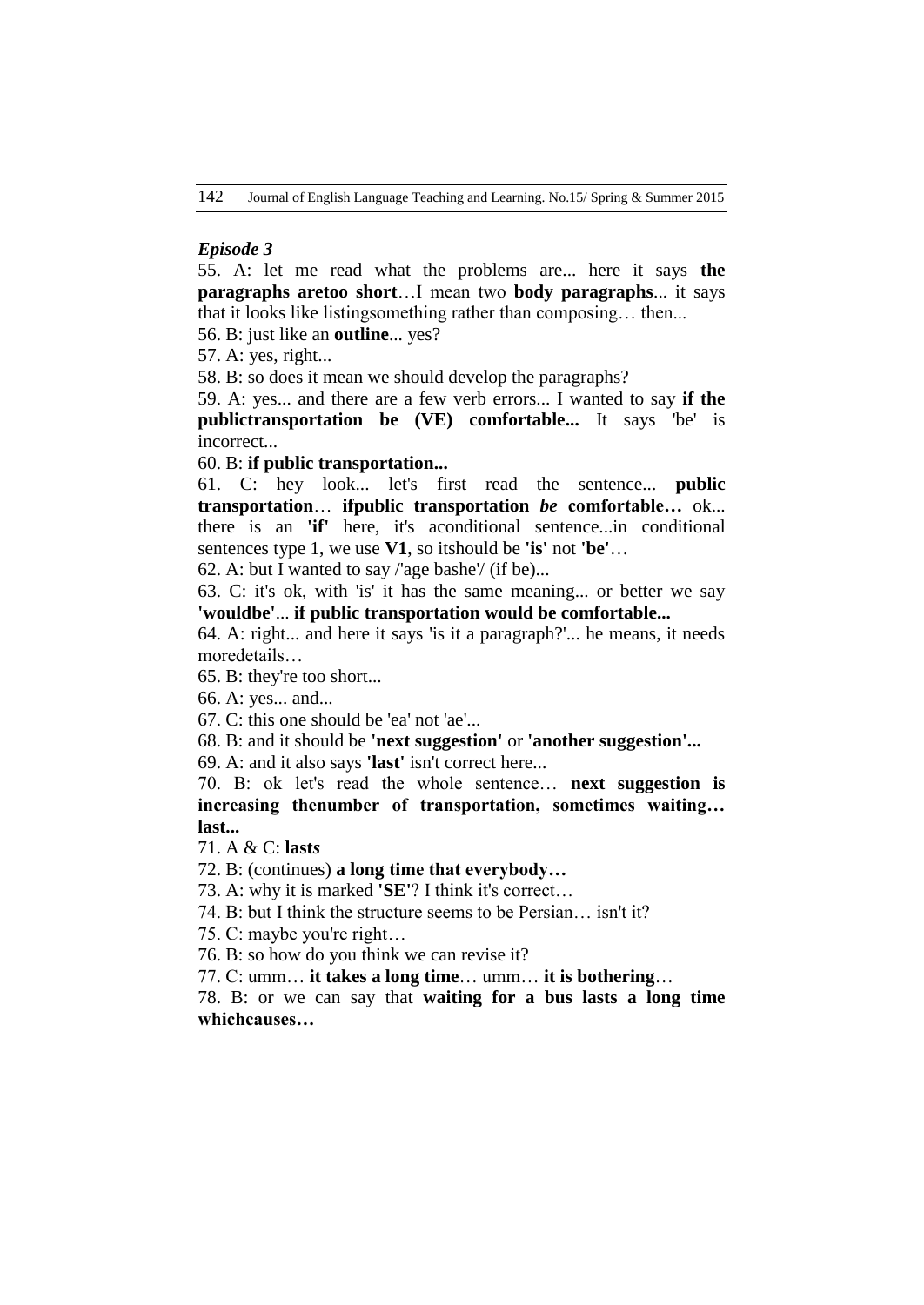79. C: OK… now the third one… another suggestion is *awaring*  people…so what's wrong with this?

80. B: yes **'awaring'** means /agaahi dadan/(to make aware)…

81. C: But I think the problem is that 'aware' is used to mean /ekhtaardadan/ (to warn)...

82. B: no that's warning... we say for example, I'm not aware of…

83. C: so what do you think we should write in place of **'aware'**? I myselfhave written this and I can't think of any other word...

84. A: inform...

85. B: aha yes...

86. C: yes... another suggestion is **informing people**…

87. A: and here it is said that between the third and the last paragraph, which is theconclusion, there should be a transition marker… yeah, I have instantlyjumped to another point... and the last one says the verb **'concern'** is notsuitable… what do you think it should be then?

88. B & C: care… (laughing, as they both simultaneously said the word)

Episode 3 represents the students' sociocultural engagement in another collaborativeactivity, which is happening in the last stage of writing, i.e., revising. The selected episode seemed sufficiently rich and varied to allow the observationof a wide range of behaviors that may occur throughout ZPD that may lead to sociocultural identity development.

As the episode demonstrates, the members of the group seem to haveoperationalized the task successfully, as one of them starts reading the textand no rejection by the others is observed. The choice of the language toconduct the interaction constitutes another sign of the students' efforts attask operationalization. For them, Persian is a sociolinguistic resource thatfacilitates and also integrates both sociocultural communication and linguistic achievement of task goals which is again in line with the third principle, i.e. identity constructs and is constructed by language.

The teacher's only coding the errors and not appropriating thestudents' written texts explicitly according to his own criteria gives thesigns of what Lidz (1991) calls ''psychological differentiation," that is,keeping a clear distinction between teacher's role as a facilitator and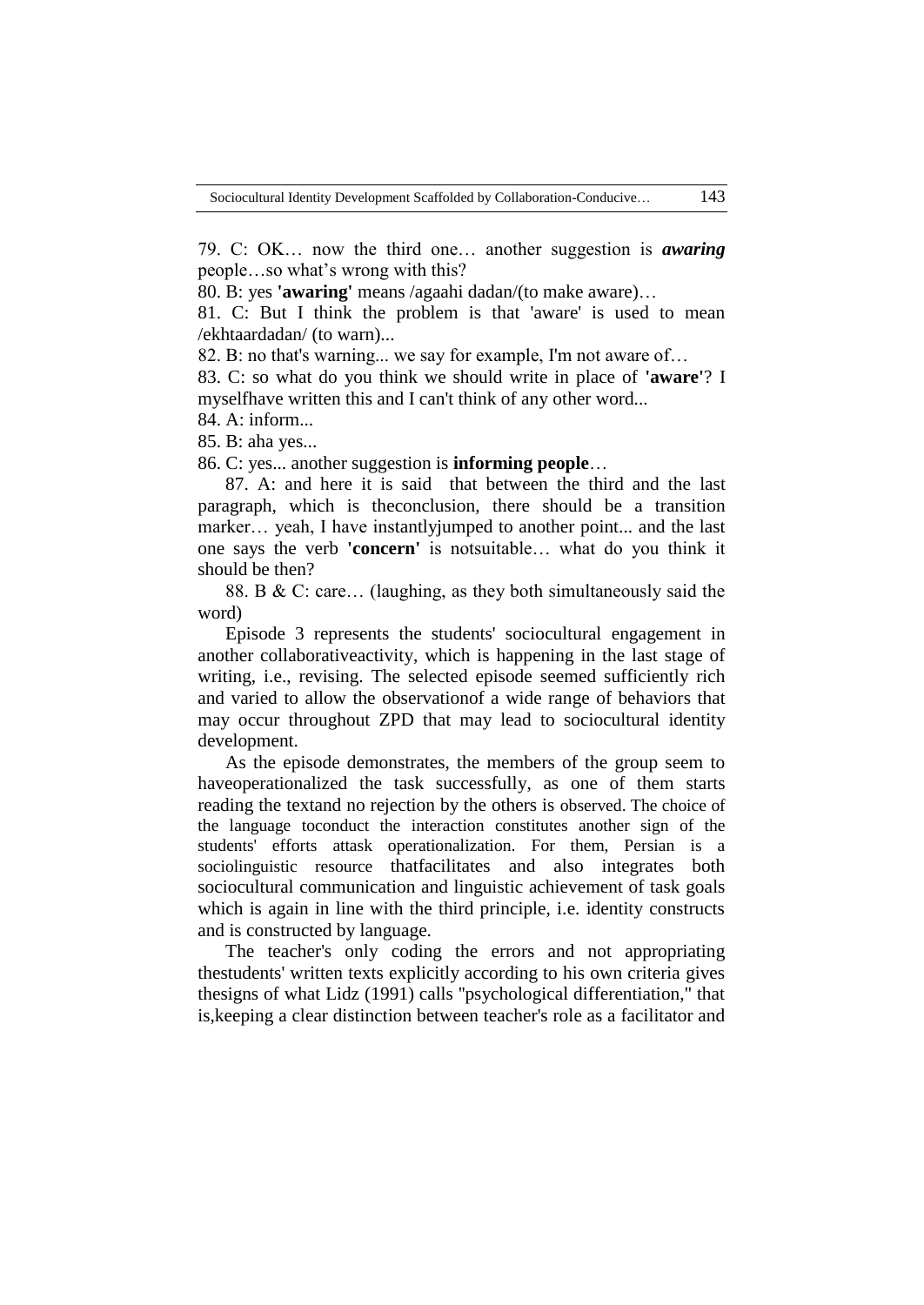the students' role as the author, who are ultimately responsible for the text. In other words, the teacher's psychological differentiation is "marked by relations of power that can be either coercive or collaborative," i.e. the fourth principle (Norton, 2006, p. 25).

By collaboration and negotiation over problematic areas, the students seem to show a conscious effort to influence their performance. In addition, teacher's feedback, for this purpose, acts as a sociocultural mediator, which reveals intentionality (Lidz, 1991) whose main goal is to promote self-regulation (the first principle). The feedback provided by the teacher denotes an illuminatingly sociocultural effect as thestudents accept the revision (a type of transition) very quickly and try to pay attention to the parts tobe revised.

In the process of receiving feedback and negotiating the errors, thestudents in the group gain awareness of their performance and in Vygotskyan term, their ZPD is activated and they are susceptible toboth the linguistic advancement of learning and the sociocultural development of self (the first principle).

A glance at the whole episode shows that there is a high degree ofsociocultural intersubjectivity among participants (the fifth principle) as they are totally engaged in the taskand make corrections very quickly (the first principle), which is the collaborative revision toflow very smoothly. There is also a frequent use of pronoun 'we' (58B, 63C,70B, 76B, and 78B) by all of the participants, which denotes the joint regard (Lidz, 1991) and their collective identity (the fourth principle). Their instant comments, jointly constructed, indicatethat they have achieved a state of mutual cognition and a shared sociocultural self that works for their own benefit (the second principle). This shows that they have participated in a common task and have ashared understanding of the situation and are in tune with one another; astate which ends in self-regulation and identity development. It should be mentioned that self-regulation, the control of one's behaviour does not reside in immediate stimuli (a case of being object-regulated), i.e. not a *conformative identity* (Hayes-Conroy and Vanderbeck, 2005), nor in another person (a case of other-regulatuon), i.e. not an *assigned identity* (Buzzelli & Johnston, 2002), but in internally self-generated cognitive plan, i.e. a *critical identity* (Hayes-Conroy and Vanderbeck,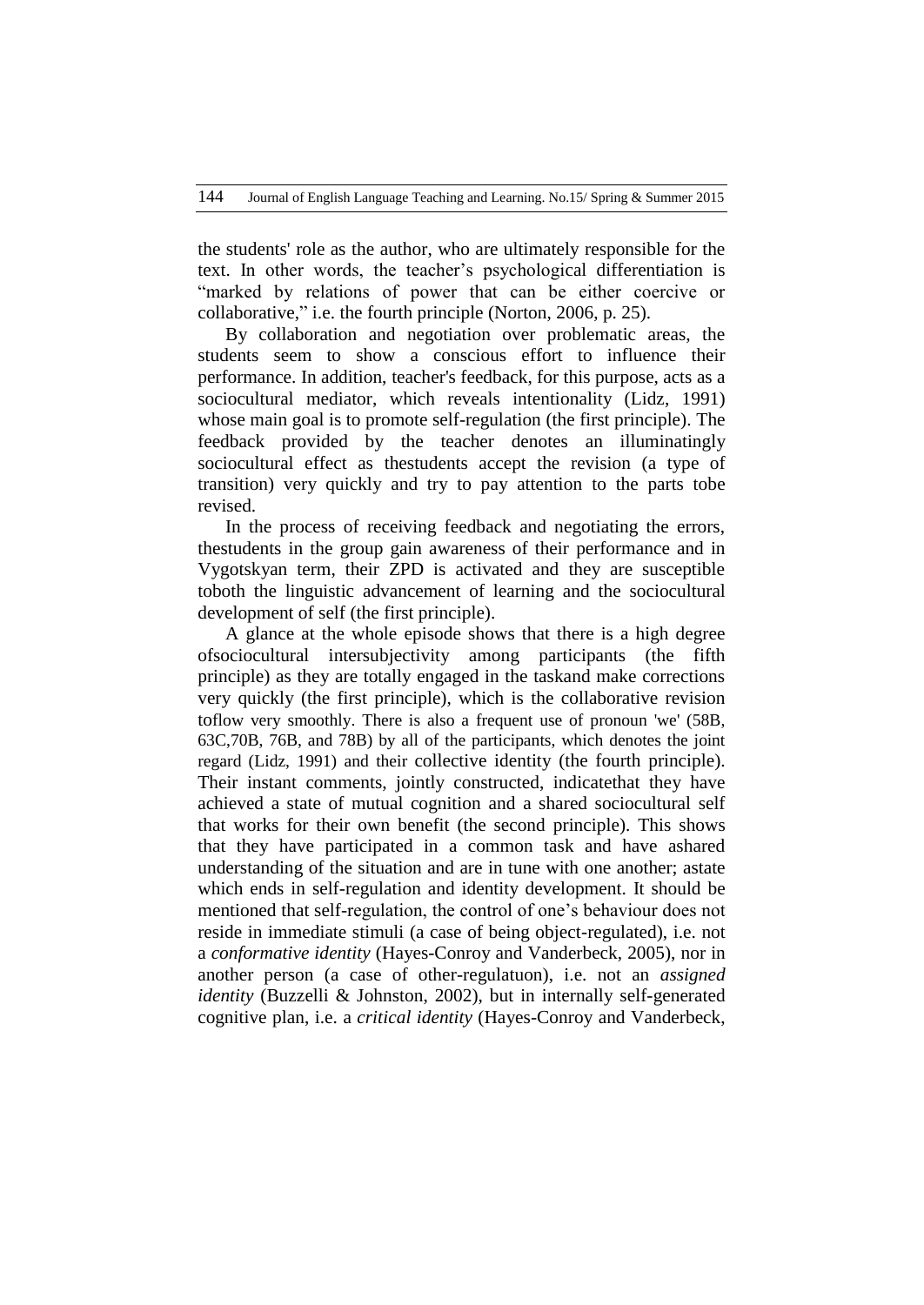2005). Not a permannent level of develeopment, self-regulation is relative to the specific task and is best charactrized as the attainment of the individual's potential for development in innumerable endeavours which are realized in complex interatcions with others in one's culture and are mediated principally by language (the third principle) (Anton & Dicamilla, 1999). As the interaction progresses, allparticipants show signs of self- and other-regulation at different ties as inthe previous episodes.

The student in 61C tries to instruct and give a minilesson (Villamil& De Guerrero, 1996). In symmetrical peer interaction, anyone who seems to have the knowledge tends to instruct in order to take control of the areain which, presumably, he feels to be the expert; this illuminates the complex, contradictory, and multifaceted, sociallyconstructed, dynamic, and power-entailing nature of sociocultural identity development (the second principle) (Norton, 2006). The participants' asking for help (as in 73A, 76B, 79C, and 83C) and realizing that help is available denote an initiation of "disinhibition process" (Donato, 1994) (a type of transition), which is aprocess that makes it possible for the learner to begin and maintain the pursuit of the task goal and control frustration (the first principle).

Some participants scaffold the revision process (collaborative and power-entailing behavior) by identifying microtrouble points (as in 74B), which subsequently induces the collective thinking of the group (Macro trouble points have already been identified by the teacher through coding).

In 74B, the participant also tries to assure theothers' perception, which is a scaffolding behavior and is mostly used bynonauthoritative peers. There are also many examples of approval (57A,59A, 64A, 66A, and 80B),which is one of the characteristics of a fluid collaboration (the fifth principle).

Throughout the episode, it can easily be seen that, as the participants formulate and reformulate options, they finally settle on a satisfactory solution. In this process, the social embeddedness of their linguistic development are at work (the third principle). Episode 3 andother revision episodes depict a very clear example of movement within the ZPD, which was evidenced not only by the actions undertaken by the students during the revision itself, but also bythe independent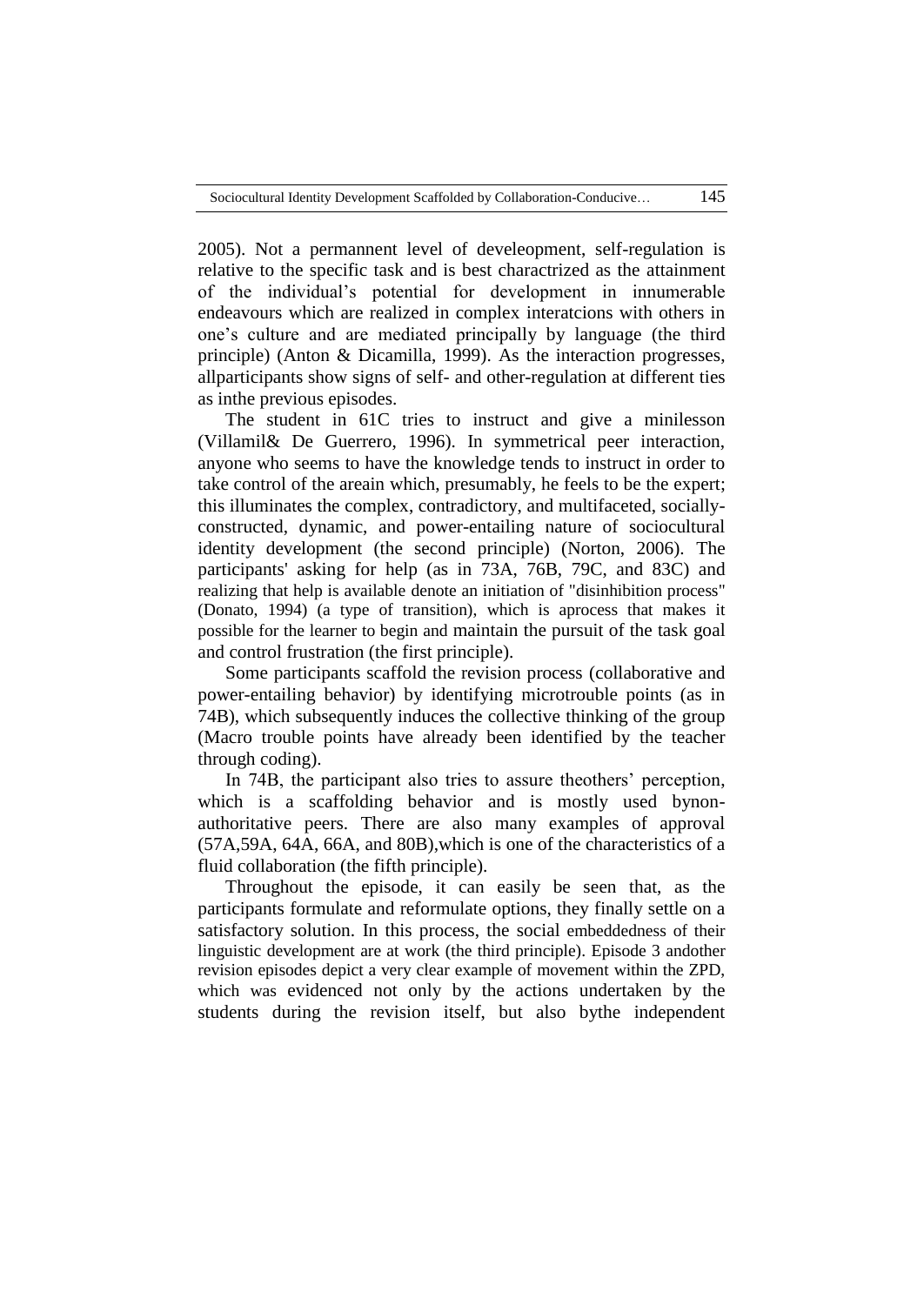performance of the writers in their final draft. As noted throughout the analyses, the students incorporated the majority of the behavioral changes towards Norton's (2006) sociocultural identity principles discussed during the interaction.

#### **Conclusion**

The above-presented micro analysis of the data has made possible the observation ofthe vast variety of scaffolding mechanisms in the sociocultural interaction among L2 learners as they work jointly. The presence of these mechanisms corroborates their importance as key features of socioculturally mediated assistance in the ZPD, as reported in the theoretical background of the study, and as a result in the development of L2 learners' sociocultural identity based on its respective principles stated by Norton (2006). Sociocultural identity development in writing highlights how the social relationship in which the learners co-author texts with assistance from others, such as through scaffolding, is conducive to their identity development. The analysis ofthe observed classroom interaction revealed how the teacher and peers interrelatedly in collaboration with each other mediate and regulate the taskat hand. The teacher and peers working collaboratively disclosed an array of socioculturally supportive behaviors that facilitated the advancement both through the task and through the self.As the students are doing group work activities, the teacher is freed from her traditional role of instructor, corrector and controller. In fact, the teacher wanders round the class, giving help where needed, caring about slow students, discreetly noting down mistakes for remedial work of feedback sessions and encouraging learners, all of which are socioculturally guided and identity-conducive. Some of these behaviors on the part of peers and the teacher included intentionality, joint regard, affective involvement, communicative ratchet, contingent responsivity, and so on.

Another scaffolding mechanism that facilitated the interaction was the contingent use of L1. In fact, L1 was a sociocultural instrument to controlthe task and the self. Anton and DiCamilla (1991) claim that stifling use of L1 in collaborative writing tasks in the L2 classroom may not be wise pedagogical practice because it discourages the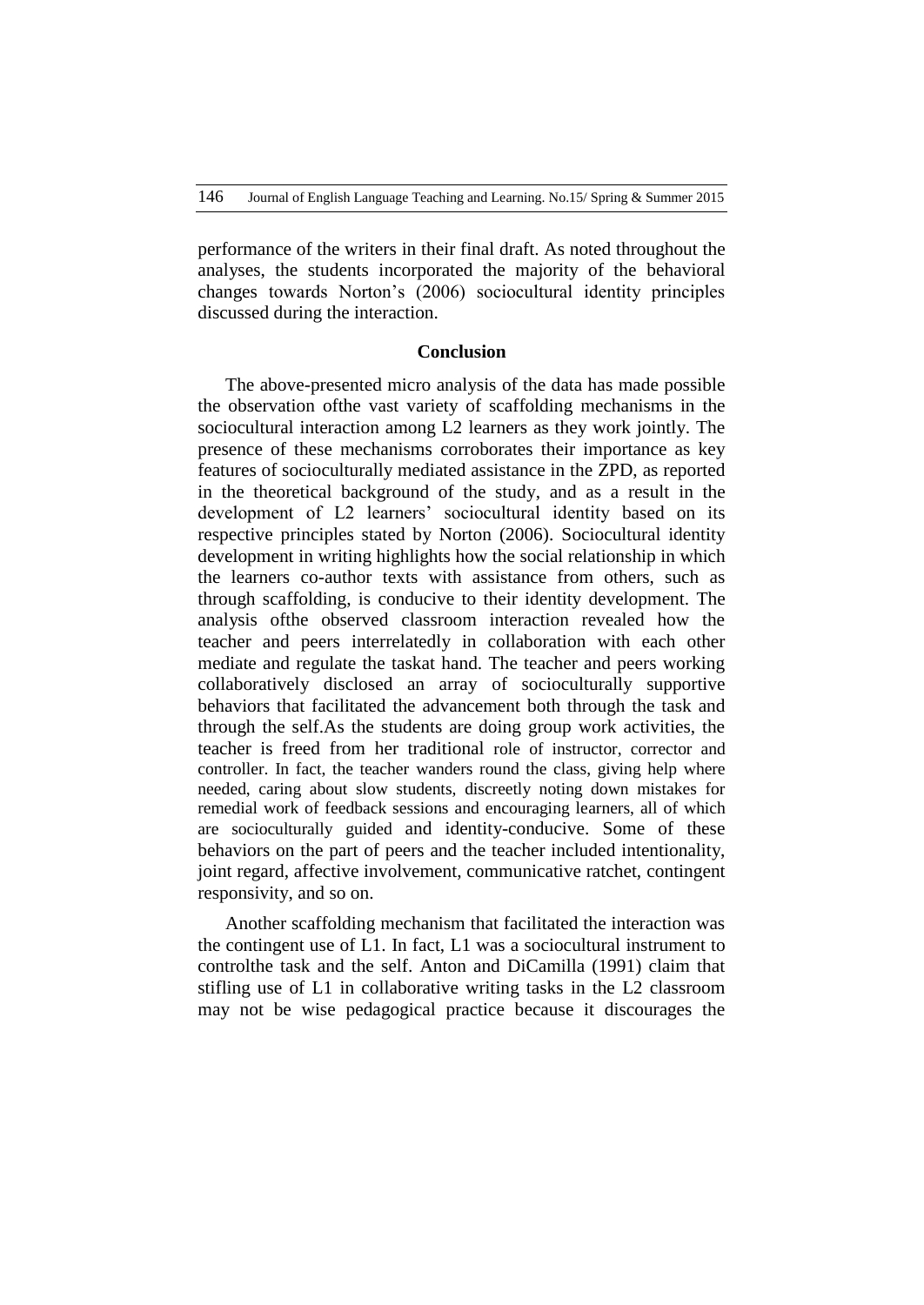employment of a critical psychological tool that is essential for collaboration. It is worth mentioning that Wells (1998) suggested that the value of using L1 in L2 interactive settings should be judged in the light of the nature of the collaborative tasks involved. That is, the use of L1 would not be favorable in all collaborative situations.

Another important feature that was observed throughout the interactions was the sociocultural establishment and maintenance of the intersubjectivity.This state of shared focus and intention on the part of peers was achieved through their good disposition and their openness to receive help and their willingness to accept their partners' suggestions for their value. There was a high degree of intersubjectivity in the revising stage as the analysis of the data revealed.

The task also, as one of the components of the social network of the class, gave the participants the opportunities to grow socioculturally in aspects of L2 writing and revising as well as in strategic assistance and collaboration, i.e. sociocultural identity. The task allowed the participants to consolidate and reorganize knowledge ofthe L2 in structural and rhetorical aspects and to make this knowledge explicit for each other, and also to reframe and restructure their knowledge of self socioculturally.

On the whole, there is every indication that the peer collaboration can bea true learning experience in the EFL context of Iran but mention should be made of the fact that notall movements within the students' ZPD imply advancement toward the prescribed language and rhetorical forms. The analysis in this work demonstrated moments when the students were unsure or unaware of standard forms or uses of the L2 language and settled on their own creative alternatives. From sociocultural perspective, however, the students were atall times creatively co-constructing their own system of making meaning through words in L2 as well as making meaning of self through collaboration, i.e. collective identity, which may be the manifestation of the third and the fifth principles of sociocultural identity development. In this view, as Dunn & Lantolf (1998) put it, "(un)grammaticality, and pragmatic and lexical failures are not just flaws orsigns of imperfect learning but ways in which learners attempt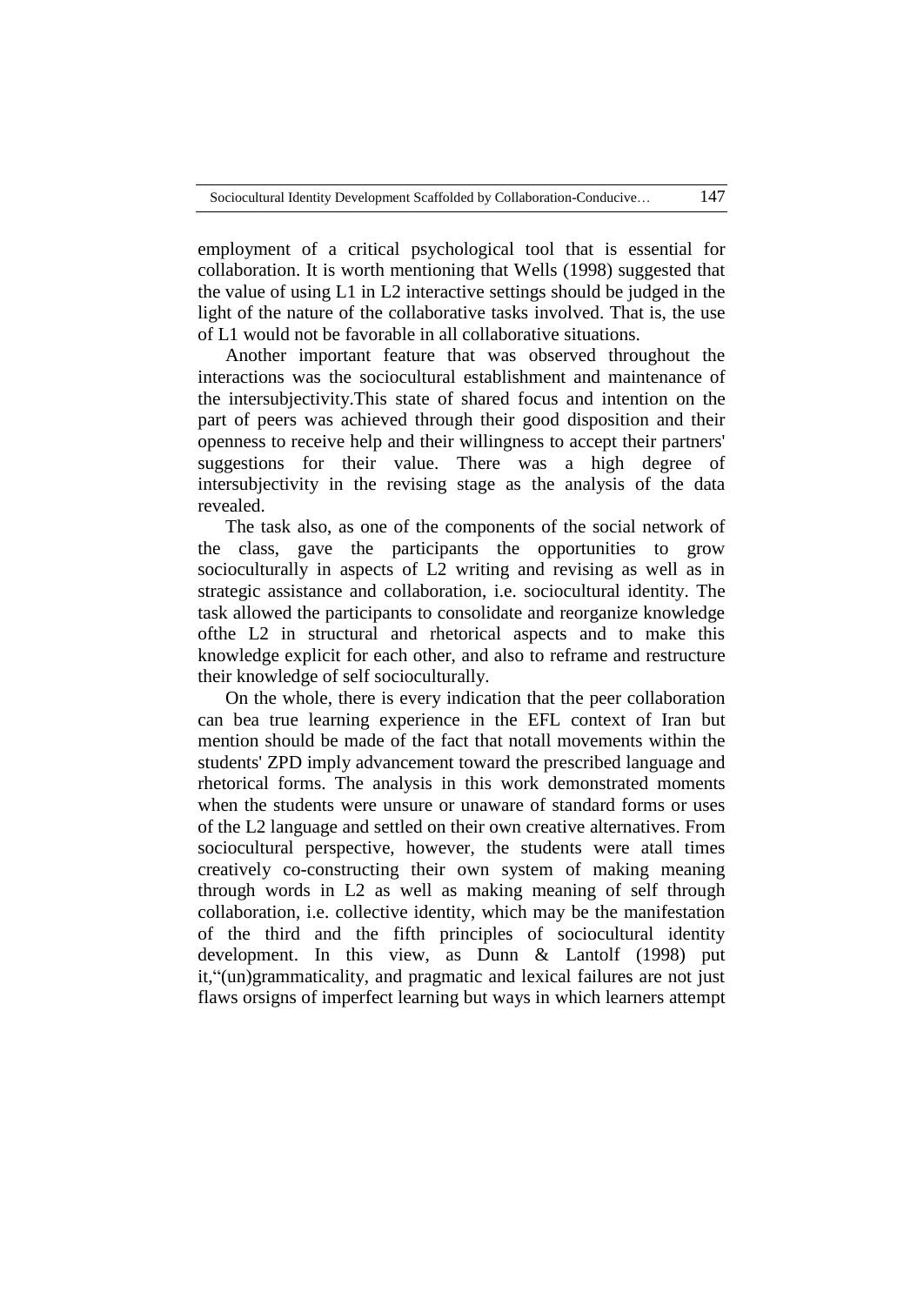to establish new identities and gain self-regulation through linguistic means" (p. 427).

As the analysis indicates, learning of writing skills, as it occurs in peerinteraction, is a non-linear and dynamic process, and sometimes an irregular process. Irregular in the sense that besides advancement, there is alsopossibility of regression happening. This study probed into the dynamics of scaffolding as it occurs in the L2 peer interaction and student-teacher interaction. The analysis has contributed to a greater understanding of the complex, manifold mechanisms that are at play during the mediated peer-peer and student-teacher interaction and has brought to light behaviors that may facilitate or inhibit growth within the ZPD, i.e. sociocultural identity growth; behaviors that frequently go unnoticed inthe writing classrooms of the EFL contexts. All learning situations presented are unique and so are the peer interactions. However, the analysis undertaken here has implications for all cases of mediated assistance where a ZPD may potentially be activated. Whether or not the scaffolding behaviors can be successfully deployed depends greatly on the application of one of the most important principles of scaffolded instruction: the notion that scaffolding works on a contingent basis.

#### **Implications**

From a pedagogical standpoint, the study provides further insight into the important role of socioculturally identity-conducive perspective in a writing class, which might be of interest to language teachers and might lead some to modify current tendencies to sheer teacher-fronted classes. Accordingly, the fact that the L2 learners benefited from the ZPD-based social mediation and discourse scaffolding leading to their sociocultural identity development is expected to play some part in the formation of a theoretical rationale for L2 curriculum development and syllabus design on the macrolevel.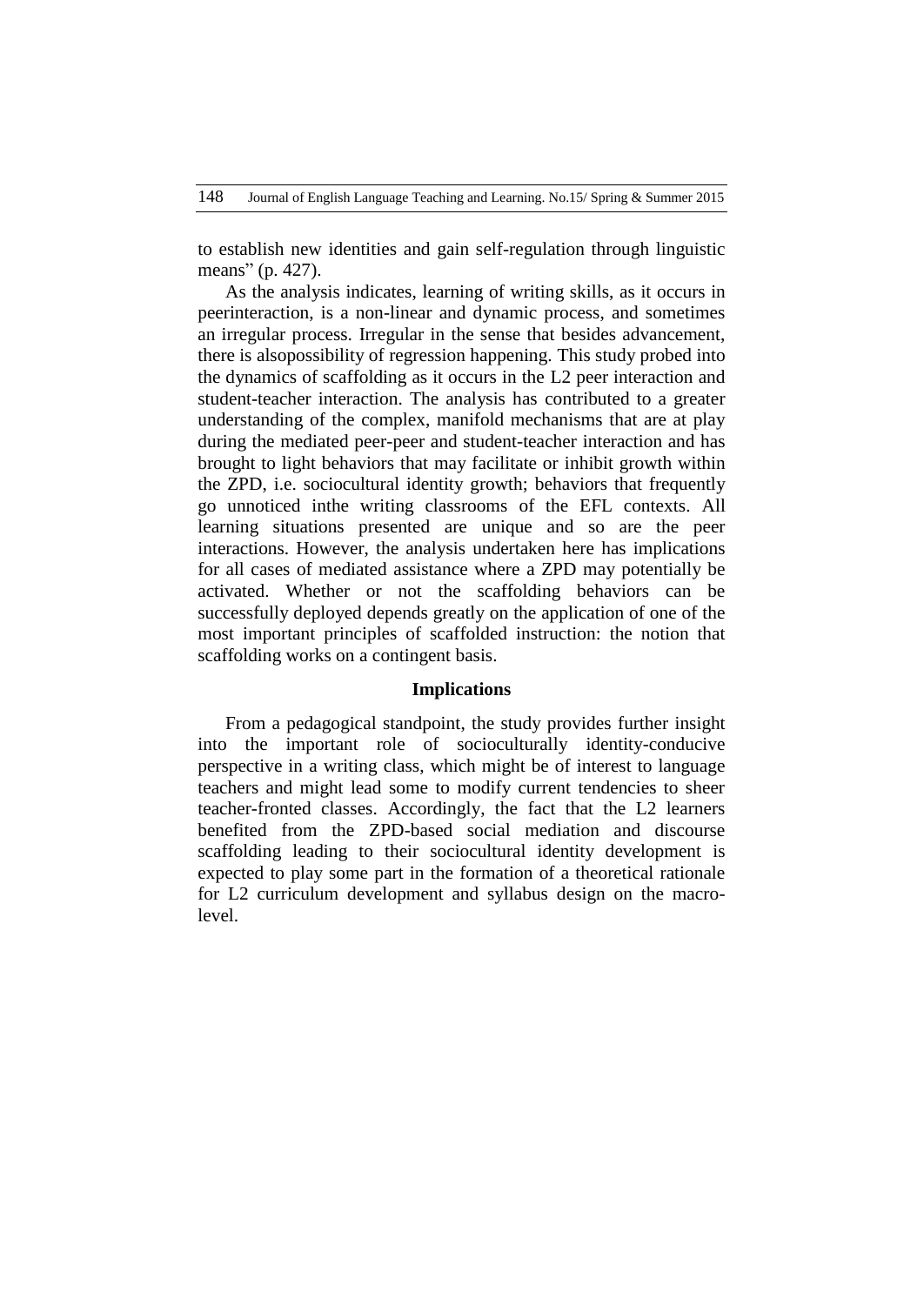## **References**

- Aljaafreh, A., & Lantolf, J. P. (1994).Negative feedback as regulation and second language learning in the zone of proximal development. *The Modern Language Journal,* 78, 465-483.
- Anton, M., & DiCamilla, F. (1998). Socio-cognitive functions of L1 collaborative interaction in the L2 classroom. *Canadian Modern Language Review,* 54, 314-342.
- Bamberg, M. (2006). Stories, big or small: why do we care? *Narrative Inquiry, 16*, 139-147.
- Bogdan, R. C., & Biklen, S. K. (1982).*Qualitative research for education: An introduction to theory and methods*. Boston: Allyn and Bacon, Inc.
- Canagarajah, A.S. (1999). *Resisting linguistic imperialism in English teaching.* Oxford: Oxford University Press.
- Cronbach, L. J. (1984). *Essentials of psychological testing*. San Francisco: Harper & Row.
- De Guerrero, M. C. M., & Villamil, O. (2000).Activating the ZPD: Mutual scaffolding in L2 peer revision. *The Modern Language Journal,* 84, 51-68.
- Dobao, A. (2012). Collaborative writing tasks in the L2 classroom: Comparing group, pair, and individual work. *Journal of Second Language Writing,* 21, 40–58.
- Donato, R. (1988).*Beyond group: A Psycholinguistic rationale for collectivity in second language learning*. Unpublished Doctoral Dissertation, University of Delaware.
- Donato, R. (1994). Collective scaffolding in second language learning. In J. P. Lantolf & G. Appel (Eds.). *Vygotskian*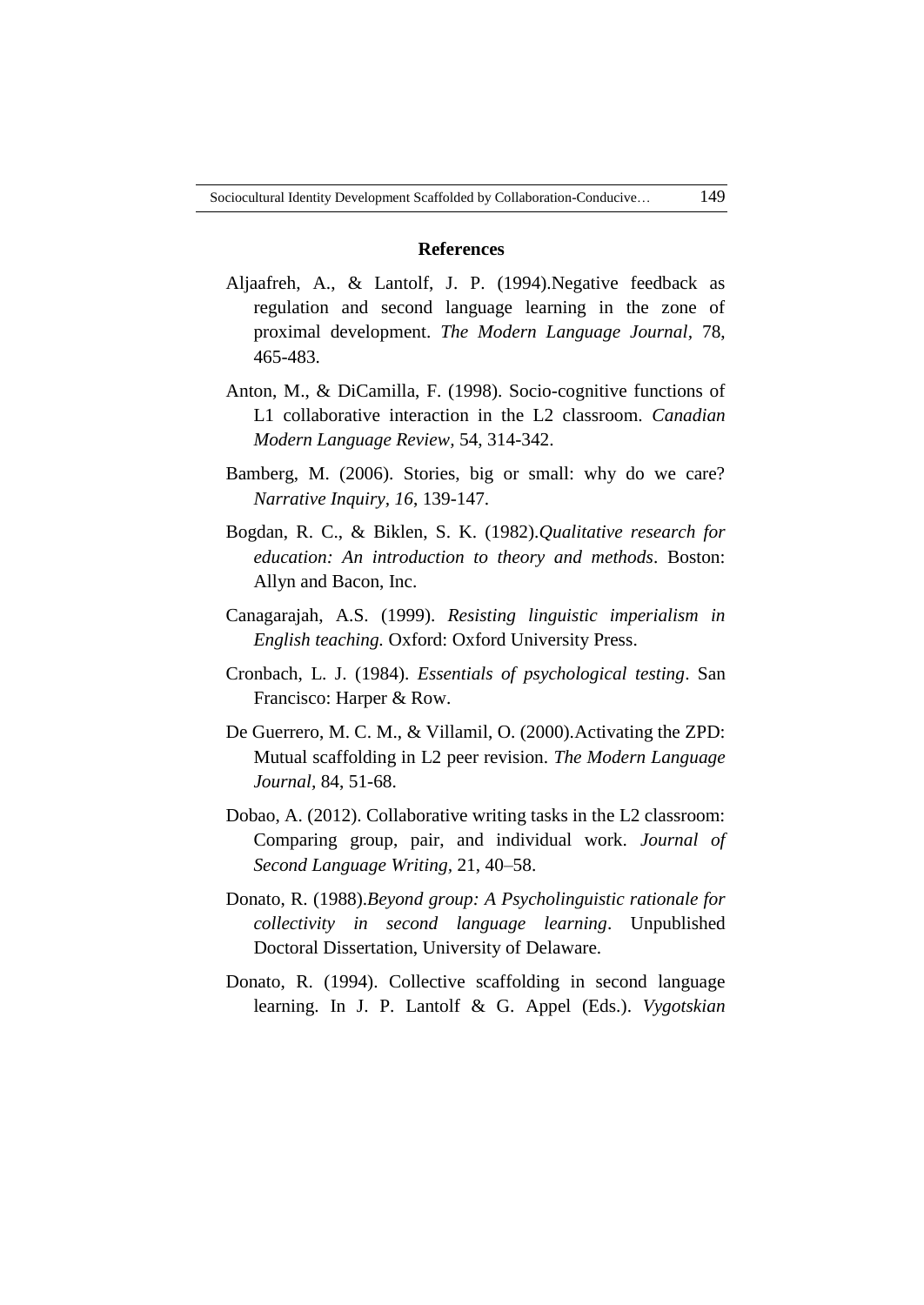*approaches to second language research* (pp. 33- 56).Norwood, NJ: Ablex.

- Dunn, W. E., & Lantolf, J. P. (1998).Vygotsky's zone of proximal development and Krashen's "i + 1": Incommensurable constructs; incommensurable theories. *Language Learning,* 48, 411-442.
- Ellis, R. (1997). *SLA research and language teaching*. Oxford UK: Oxford University Press.
- Englert, C. S., Mariage, T. V., & Dunsmore, K. (2006).Tenets of sociocultural theory in writing instruction research. In C. A. MacArthur, S. Graham & J. Fitzgerald (Eds.) *Handbook of writing research* (pp.208-221).New York: The Guilford Press.
- Esquinca, A. (2011). Bilingual college writers' collaborative writing of word problems. *Linguistics and Education,* 22,150– 167.
- Fernandez, M., Wegerif, R., Mercer, N., & Rojas-Drummond, S. (2001).Re-conceptualizing scaffolding and the Zone of Proximal Development in the context of symmetrical collaborative learning. *Journal of Classroom Interaction,*  $36(2)$ , 1–15.
- Frawley, W. (1992). *Linguistic Semantics*. Hillsdale NJ: Lawrence Erlbaum Associates.
- Gibbons, P. (2002) *Scaffolding language scaffolding learning: Teaching second language learners in the mainstream classroom*. Portsmouth NH: Heinemann.
- Grossen, B. (1998). Child-directed teaching methods: A discriminatory practice of Western education. On-line at http://darkwing.uoregon.edu/~bgrossen/cdp.htm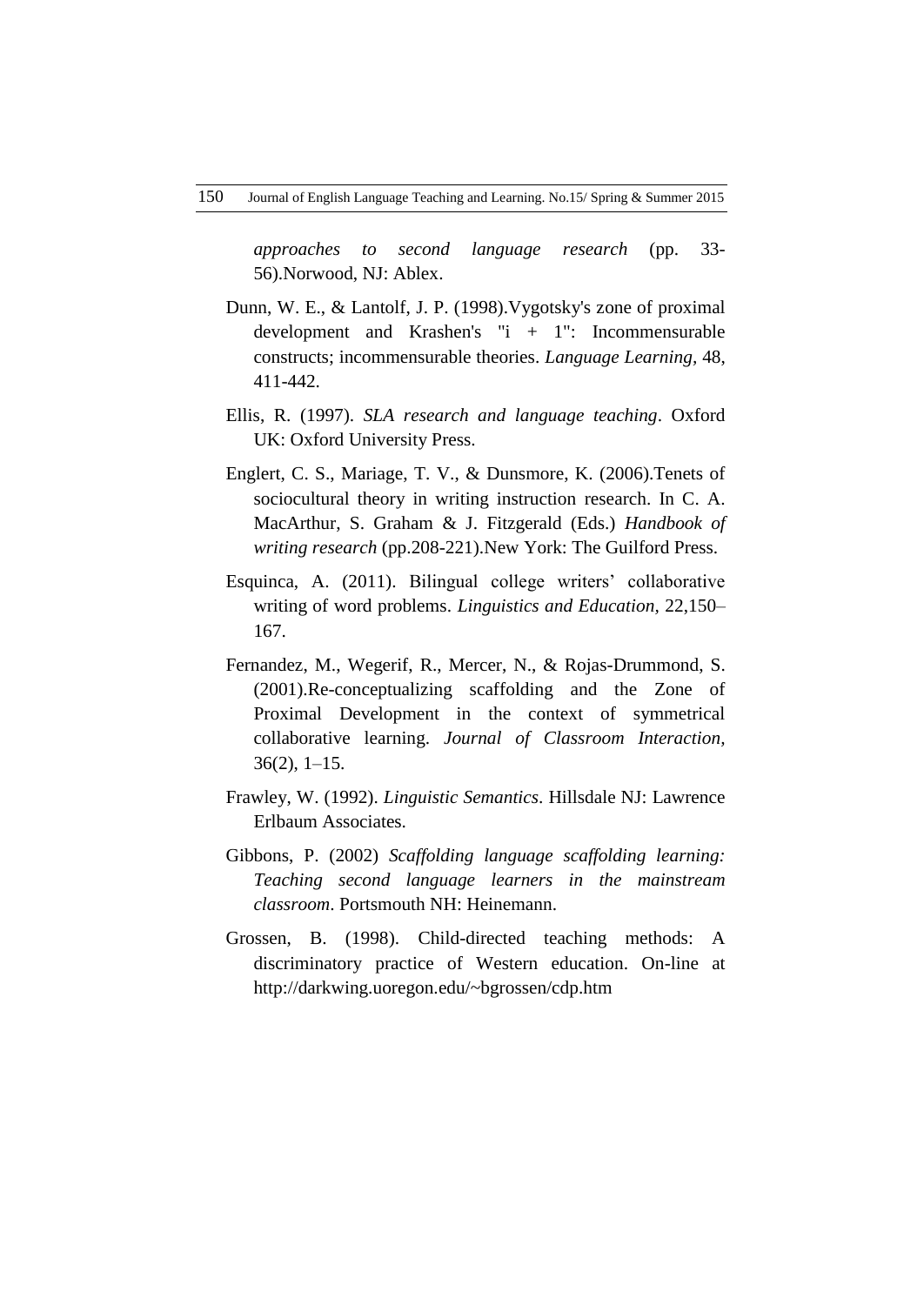- Hayes-Conroy, J., & Vanderbeck, R. (2005). Ecological identity work in higher education: theoretical perspectives and a case study. *Ethics, Place and Environment, 8*(3), 309-329.
- Kanno, Y. (2003). *Negotiating bilingual and bicultural identities: Japanese returnees betwixt two worlds*. Mahwah, NJ: Lawrence Erlbaum Associates.
- Kanno, Y., & Norton, B. (Guest Eds.)(2003). Imagined communities and educational possibilities [Special issue]. *Journal of Language, Identity, and Education, 2, 4-21.*
- Kuiken, F., & Vedder, I. (2002).The effect of interaction in acquiring the grammar of a second language. *International Journal of Educational Research,* 37,343–358.
- Lantolf, J. P. (2000).Second language learning as a mediated process. *Language Teaching,* 33, 79-96.
- Lantolf, J. P. (2002). Sociocultural theory and second language acquisition. In R. B. Kaplan (Ed.), *The Oxford handbook of applied linguistics (*pp.104-114).Oxford: Oxford University Press.
- Lantolf, J. P., & Aljaafreh, A. (1995). Second language learning in the zone of proximal development: A revolutionary experience. *International Journal of Educational Research,* 23, 619-632.
- Lidz, C. (1991).*Practitioner's Guide to Dynamic Assessment*. New York: Guilford Press.
- Lundstrom, K., & Baker, W. (2009). To give is better than to receive: The benefits of peer review to the reviewer's own writing. *Journal of Second Language Writing,* 18, 30–43.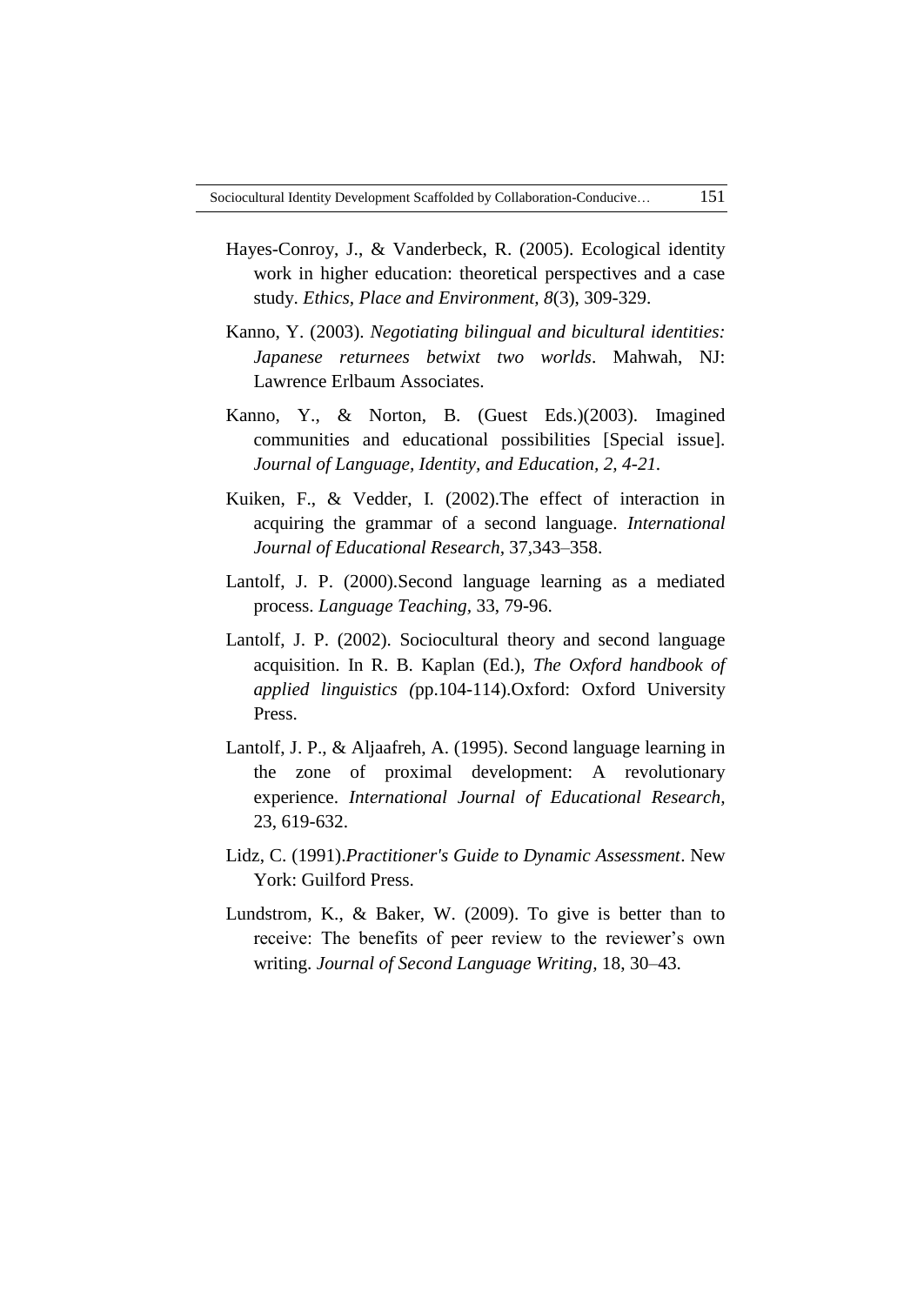- Mitchell, R., & Myles, F. (2004).*Second language learning theories*. London: Hodder Arnold.
- Norton, B. (2006). Identity as a sociocultural construct in second language education. *TESOL in Context, 7, [*Special Issue], 22- 33.
- Nunnally, J. C., & Berstein, I. H. (1994).*Psychometric theory (3rd Ed.).* New York: McGraw-Hill.
- Nyikos, M., & Hashimoto, R. (1997). Constructivist theory applied to collaborative learning in teacher education: In search of ZPD. *The Modern Language Journal,* 81, 506-517.
- Pata, K., Sarapuu, T., & Lehtinen, E. (2005). Tutor scaffolding styles of dilemma solving in network-based role-play. *Learning and Instruction,* 15, 571-587.
- Patton, M. Q. (1990). *Qualitative evaluation and research methods* (2nd Ed.). Newbury Park, CA: Sage Publications, Inc.
- Pennycook, A. (2001). *Critical applied linguistics: A critical introduction*. Mahwah, NJ: Lawrence Erlbaum Associates.
- Prior, P. (2006). A sociocultural theory of writing. In C.A. MacArthur, S. Graham& J. Fitzgerald (Eds.), *Handbook of writing research* (pp.54-66). New York: The Guilford Press.
- Psarou M. K., & Zafiropoulos, C. (2004).*Scietific Research: Theory and Applications in Social Sciences*. Athens: Tipothito, Dardanos.
- Rasku-Puttonen H, Etelapelto A, Arvaja M., & Hakkinen P. (2003). Is successful scaffolding an illusion? Shifting patterns of responsibility and control in teacher-student interaction during a long term learning project. *Instructional Science,* 31, 377-393.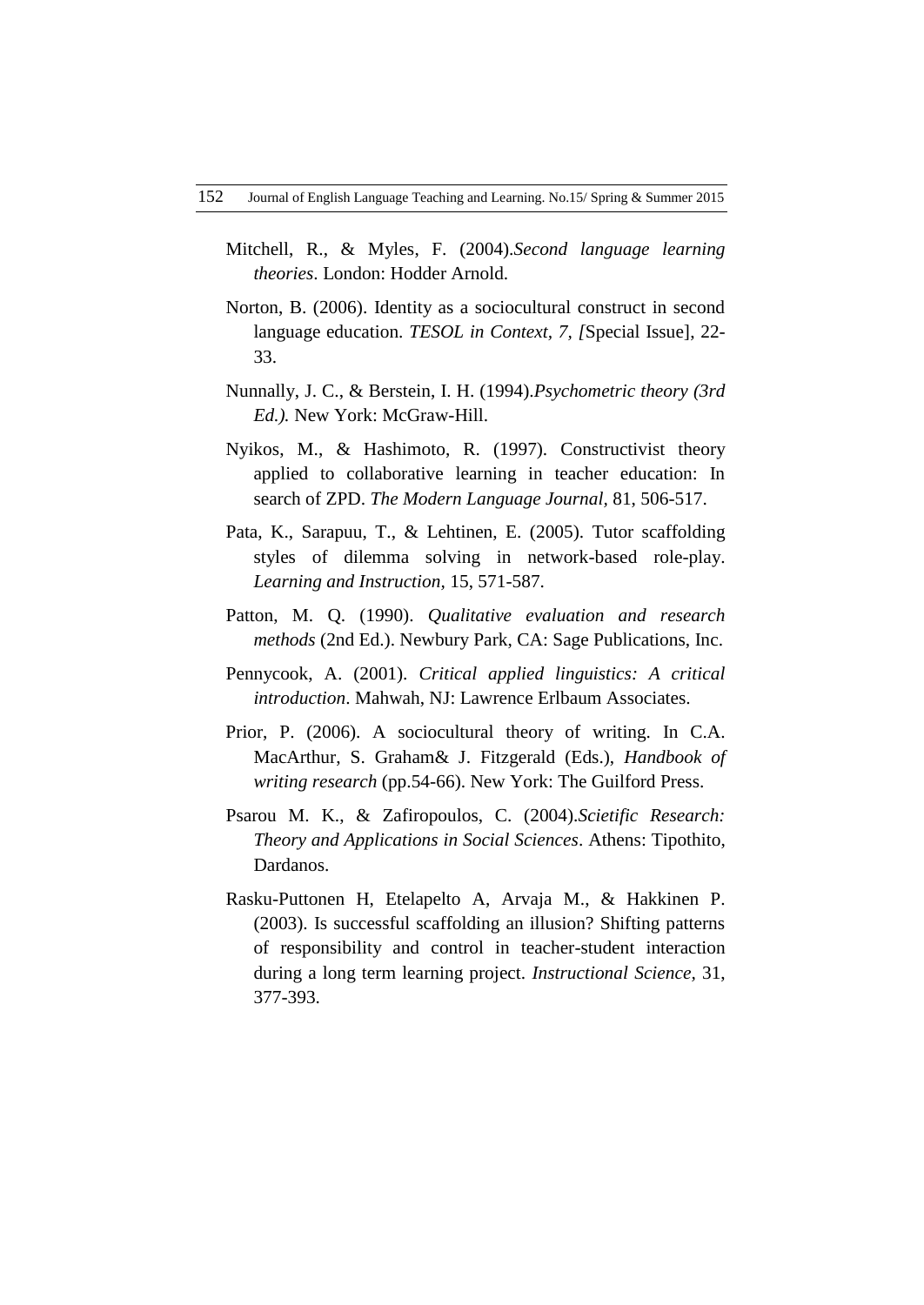- Roberts, J. (2007). Capturing values: a triangulation of academic frameworks, concepts of education and the student experience. Paper presented at the *ESD: Graduates as Global Citizens Conference*, 10-11 September, Bournemouth University.
- Rommetveit, R. (1985).Language acquisition as increasing linguistic structuring of experience and symbolic behavior control. In J. Wertsch (Ed.), *Cultural, communication and cognition: Vygotskyan perspectives* (pp. 183-204).Cambridge: Cambridge University Press.
- Samuel, M., & Stephens, D. (2000). Critical dialogues with self: Developing teacher identities and roles—a case study of South African student teachers. *International Journal of Educational Research, 33*, 475–491.
- Scarcella, R.C., &Oxford, R.L. (1992).*The tapestry of language learning: The individual in the communicative classroom*. Boston: Heinle & Heinle.
- Schwartz, S. J. (2001). The evolution of Eriksonian and neo-Eriksonian identity theory and research: A review and integration. *Identity: An International Journal of Theory and Research,* 1, 7 - 58.
- Seliger, H. W. (1983). Learner interaction in the classroom and its effect on language acquisition. In H.W.Seliger & M.H. Long (Eds.), *Classroom oriented research in second language acquisition* (pp.89-107).Rowley, MA: Newbury House.
- Serres, M. (2004). *The Parasite* (trans. Lawrence R. Schehr). Minneapolis: University of Minnesota Press.
- Simon, R. I. (1988). For a pedagogy of possibility. In J. Smyth (Ed.), *The critical pedagogy networker,* (pp. 1-4). Victoria, Australia: Deakin University Press.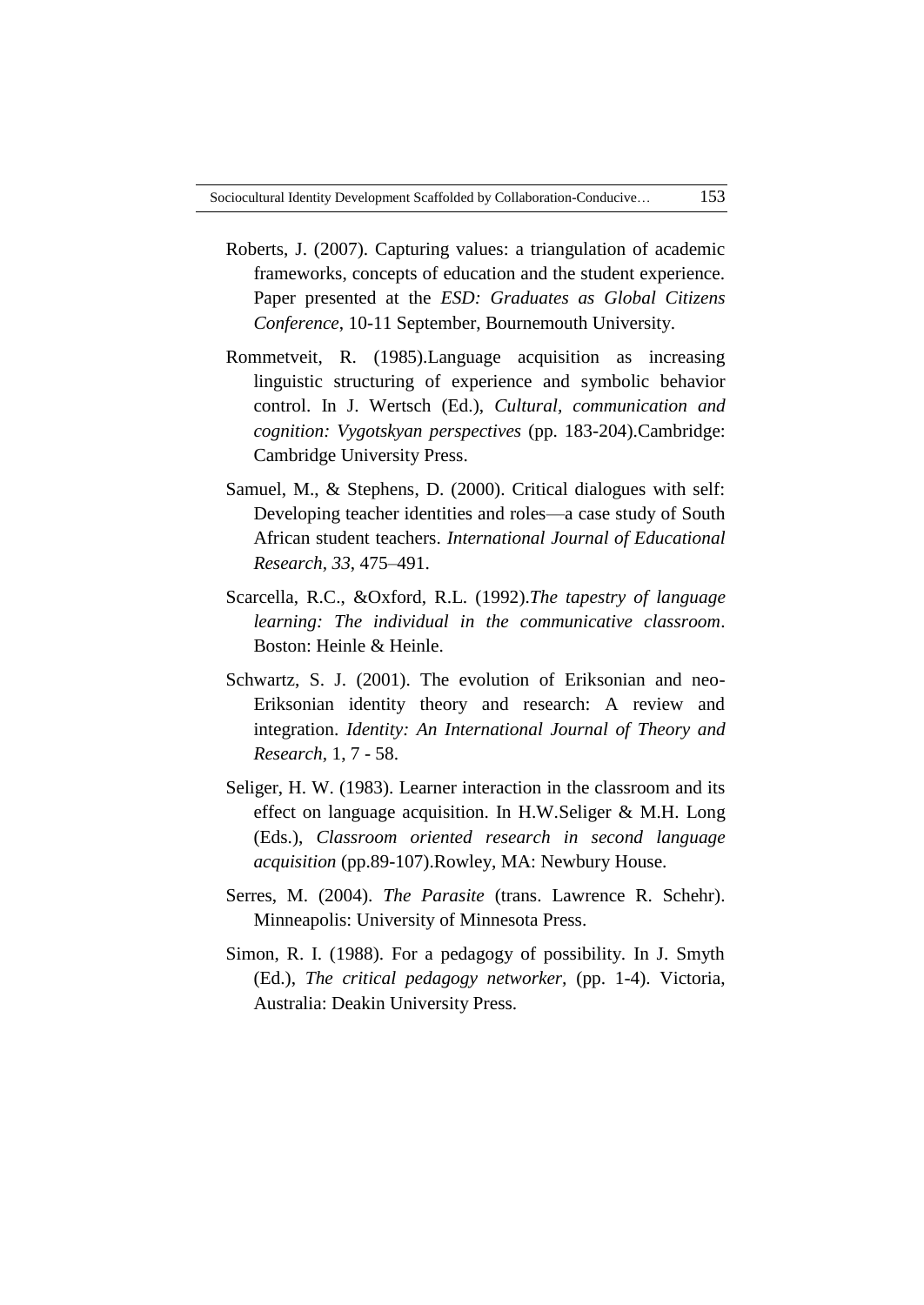- Simon, R. I. (1995). Face to face with alterity: Postmodern Jewish identity and the eros of pedagogy. In J. Gallop (Ed.), *Pedagogy: The question of impersonation* (pp. 90–105). Bloomington: Indiana University Press.
- Smith, F. (2006).*Ourselves: Why we are who we are: A handbook for educators.* Mahwah, New Jersey: Lawrence Erlbaum Associates Publishing.
- Storch, N. (2002). Patterns of interaction in ESL pair work. *Language Learning,* 52, 119-158.
- Storch, N. (2005). Collaborative writing: Product, process, and students' reflections. *Journal of Second Language Writing,* 14, 153-173.
- Storch, N., & Wigglesowrth, G. (2010). Students' engagement with feedback on writing: The role of learner agency. In R.Batstone (Ed.), *Sociocognitive perspectives on language use and language learning* (pp. 166-185). Oxford: Oxford University Press.
- Storch, N., &Wigglesworth, G. (2007). Writing tasks: Comparing individual and collaborative writing. In M.P. Garcia Mayo (Ed.), *Investigating tasks in formal language learning* (pp. 157-177). London: Multilingual Matters.
- Sullivan, P. (1996).Playfulness as mediation in communicative language teaching in a Vietnamese classroom. In J.P. Lantolf (Ed.), *Sociocultural theory and second language learning* (pp. 115-131). New York: Oxford University Press.
- Swain, M., & Lapkin, S. (1998). Interaction and second language learning: Two adolescent French immersion students working together. *The Modern Language Journal,* 82, 320-337.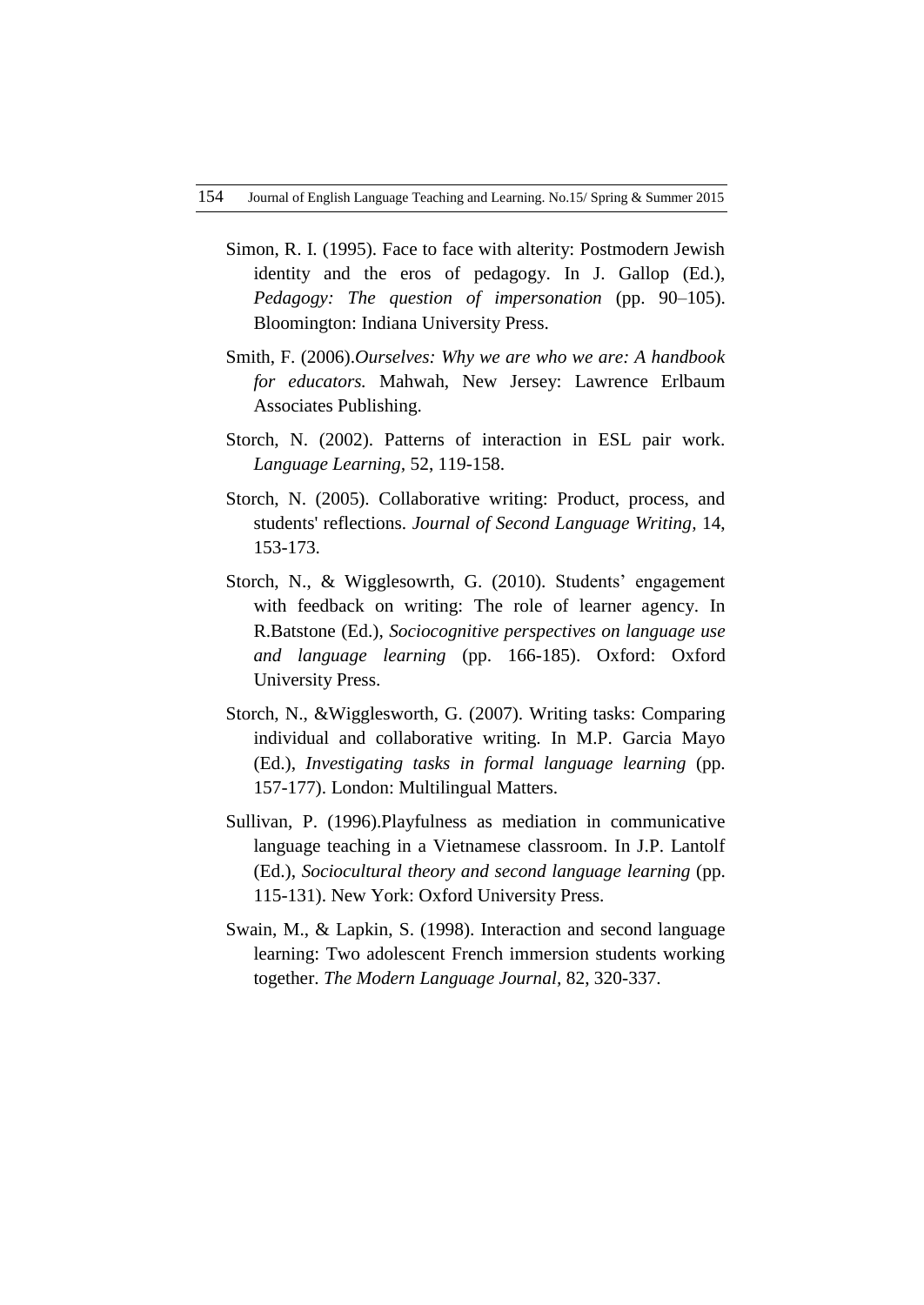- Toohey, K. (2000*) Learning English at school: Identity, social relations and classroom practice*. Clevedon: Multilingual **Matters**
- Van Lier, L. (1996).*Interaction in the language curriculum: Awareness, autonomy & authenticity*. Harlow Essex: Longman Group Limited.
- Villamil, O., & De Guerrero, M. C. M. (1996). Peer revision in the L2 classroom: Social-cognitive activities, mediating strategies, and aspects of social behavior. *Journal of Second Language Writing,* 5, 51-75.
- Vygotsky, L. S. (1978). *Mind in society*. Cambridge MA: Harvard University Press.
- Wells, G. (1998). Using L1 to Master L2: A response to Anton and DiCamilla's "Socio-cognitive functions of L1 collaborative interaction in the L2 classroom.'' *Canadian Modern Language Review,* 54, 343–53.
- Wertsch, J. V. (1991).*Voices of the mind: A sociocultural approach to mediated action*. Cambridge MA: Harvard University Press.
- Wigglesworth, G., & Storch, N. (2009). Pair versus individual writing: Effects on fluency, complexity and accuracy. *Language Testing,* 26, 445–466.
- Williams, J. (2004). Tutoring and revision: Second language writers in the writing center. *Journal of Second Language Writing. 13*, 173–201
- Wood, D., Bruner, J. S., & Ross, G. (1976).The role of tutoring in problem solving. *Journal of Child Psychology and Psychiatry,* 17, 89-100.